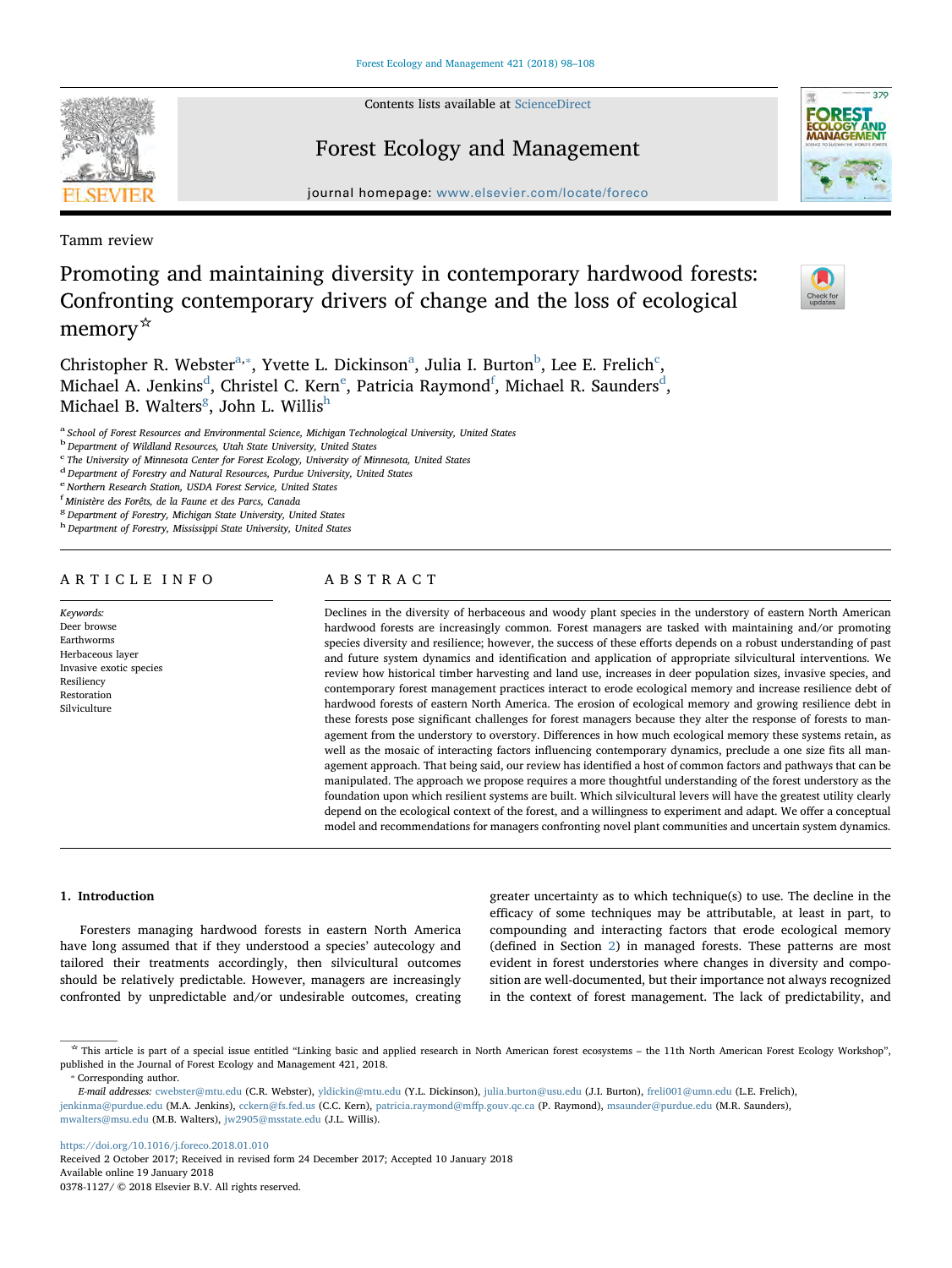importance of the understory to biodiversity and forest dynamics, suggests that maintaining ecosystem services requires managing these forests as complex adaptive systems where ecosystem functions and services emerge as a result of feedbacks among external factors and interacting components ([Puettmann et al., 2009](#page-10-0)).

The vast majority of plant diversity in temperate hardwood forest ecosystems resides in the understory, which includes all herbaceous plants and shrubs. This stratum also functions to regulate regeneration processes of forest tree species cultivated by forest managers, underscoring its importance in perpetuating forest community resilience and provisioning of ecosystem services ([Gilliam, 2014\)](#page-8-0). Declines in diversity and the development of novel understory communities may therefore be harbingers of larger changes to the entire forest ecosystem representing latent losses in the diversity, resilience and long-term sustainability of overstory vegetation and ecosystem services. Greater novelty and decreasing diversity and heterogeneity of understory communities in eastern North American hardwood forests are increasingly common [\(Rooney et al., 2004; Rogers et al., 2008](#page-10-1)). The factors associated with these changes are complex, but have generally been attributed singularly or interactively to changes in land use, forest management, and natural disturbance regimes; increases in ungulate abundance; and introductions of invasive species.

Herein, we review potential drivers of understory dynamics that may be singularly or interactively degrading ecological memory and resilience, thereby reducing the efficacy of using historic plant communities as predictors of system response. Based on this review, we offer a conceptual model and recommendations for managers confronting novel plant communities and uncertain system dynamics. In light of changing climate conditions and current and emerging stressors to native plant communities, we focus on the restoration of ecological memory, resilience and function to this important layer.

# <span id="page-1-0"></span>2. Ecological memory

Ecological memory is the information and material legacies—in essence the adaptations, individuals, and materials that persist after disturbance—that guide ecosystem reorganization after disturbances, and shape response to future disturbances [\(Johnstone et al., 2016;](#page-9-0) [Jõgiste et al. \(2017\)](#page-9-0)). The less ecological memory that persists through disturbance, the lower the resilience or ability to return to the predisturbance state. Resilience debt is the loss of resilience not apparent until the next occurrence of disturbance, possibly leading to unexpected transition to a new state after a routine disturbance occurs ([Johnstone](#page-9-0) [et al., 2016\)](#page-9-0). When ecological memory is totally lost and an ecosystem cannot return to its original state, the result is a novel ecosystem [\(Hobbs](#page-9-1) [et al., 2013](#page-9-1)).

What factors could overcome the resilience of eastern North American hardwood forests, and what changes could be leading to resilience debt? We pose that degradation of ecological memory is a limitation to restoring and maintaining understory plant diversity. In the following sections, we discuss key drivers, their interactions and context dependence, in order to further knowledge regarding ecological memory and its role in the restoration and sustainable management of eastern North American hardwood forests.

# 2.1. Forest harvesting and land use

Early forest harvesting at the time of European settlement in eastern North American hardwood forests (c. 1850–1920) tended to be exploitative, harvesting valuable trees with little consideration for the residual forest ([Whitney, 1994](#page-10-2)). Furthermore, following this cutover during European settlement, many areas of forest were retained in nonforest land-uses, particularly areas of fertile soils with suitable climates that were utilized for agriculture. During the Great Depression, many areas of marginal farmland were abandoned and returned to forest, often intermixed with second-growth forest that regenerated following logging. As the abundance of virgin forests declined and future wood supplies became more uncertain, silvicultural systems were developed to manage these second-growth forests based on systems utilized in Europe, regional scientific research, and the experience of forest managers. Changes in the composition, structure, and function of understory plant communities related to agricultural use and abandonment, exploitative forest harvesting, and subsequent silvicultural systems are well documented [\(Flinn and Marks, 2007; Burton et al., 2009; Wyatt](#page-8-1) [and Silman, 2010; Sabatini et al., 2014\)](#page-8-1). However, we are only beginning to understand their consequences for forest dynamics and functions in the long-term.

The silvicultural systems which became prevalent vary by region, with silviculture of northern hardwoods forests dominated by unevenaged systems while silviculture utilized in the central and southern hardwoods tended to be even-aged systems. This dichotomy in silviculture approaches was likely due to variation in the species composition of the forests (and their synecology), environmental constraints, local timber markets, forest management objectives, and the historical context of forest management in the region. While the majority of these silvicultural systems are considered more sustainable than the exploitative harvesting of the past, their effect on the ecological memory of these forests has varied and forest managers in some regions are increasingly confronted by unpredictable, less desirable outcomes of their activities. These less desirable outcomes may be particularly pronounced in regions where forest management has become constrained to one silvicultural paradigm with little variation in the silvicultural systems implemented across the region.

In the northern hardwood forests of the Great Lakes region, early exploitation led to the selective removal of several economically important species including white pine (Pinus strobus L.) and eastern hemlock (Tsuga canadensis (L.) Carrière), which directly impacted overstory diversity and seed availability for regeneration in the understory, and complete overstory removals or cutover areas to develop farms or provide wood for new markets. This was followed (for the last 50+ years) by single-tree selection, or partial cuttings, which resulted in further reduction of diversity by reducing many of the moderately shade-tolerant species (e.g. yellow birch, Betula alleghaniensis Britton; and northern red oak, Quercus rubra L.), and increased dominance of very shade-tolerant maple species, particularly sugar maple (Acer saccharum Marsh.) [\(Crow et al., 2002; Angers et al., 2005; Webster and](#page-8-2) [Lorimer, 2005; Webster and Jensen, 2007](#page-8-2)). Single-tree selection harvests individual trees scattered uniformly across the stand, retaining a relatively dense canopy and only creating small, ephemeral gaps resulting in relatively low understory light levels [\(Nyland, 2002\)](#page-9-2). The harvest of trees is repeated regularly, with a harvest cycle of typically 10–20 years, hypothetically yielding a consistent volume of wood for any particular stand or forest. While the utilization of this silvicultural system was developed based on the best available knowledge of species autoecology and natural disturbance regimes to manage for the economically important sugar maple [\(Eyre and Zillgitt, 1953; Arbogast,](#page-8-3) [1957\)](#page-8-3), forest managers are now finding that the low light levels in the forest understory have impeded the regeneration of more light-demanding species, leading to declines in species diversity [\(Crow et al.,](#page-8-2) [2002; Angers et al., 2005; Webster and Lorimer, 2005; Webster and](#page-8-2) [Jensen, 2007; Burton et al., 2009\)](#page-8-2). Furthermore, forest management has reduced coarse woody debris ([Goodburn and Lorimer, 1998\)](#page-8-4), which is an important germination microsite for some species ([McGee and](#page-9-3) [Birmingham, 1997; Marx and Walters, 2008](#page-9-3)). In response to this diversity decline, forest scientists and managers experimented with the use of gap-based systems that create larger canopy gaps to increase understory light levels with the aim of promoting mid-successional species and increasing tree species diversity [\(Webster and Lorimer,](#page-10-3) [2005; Shields and Webster, 2007; Shields et al., 2007; Prevost et al.,](#page-10-3) [2010; Klingsporn et al., 2012; Prevost and Raymond, 2012; Poznanovic](#page-10-3) [et al., 2013\)](#page-10-3). However, the success of these gap-based systems in terms of increasing species diversity has been variable ([Kern et al., 2017\)](#page-9-4).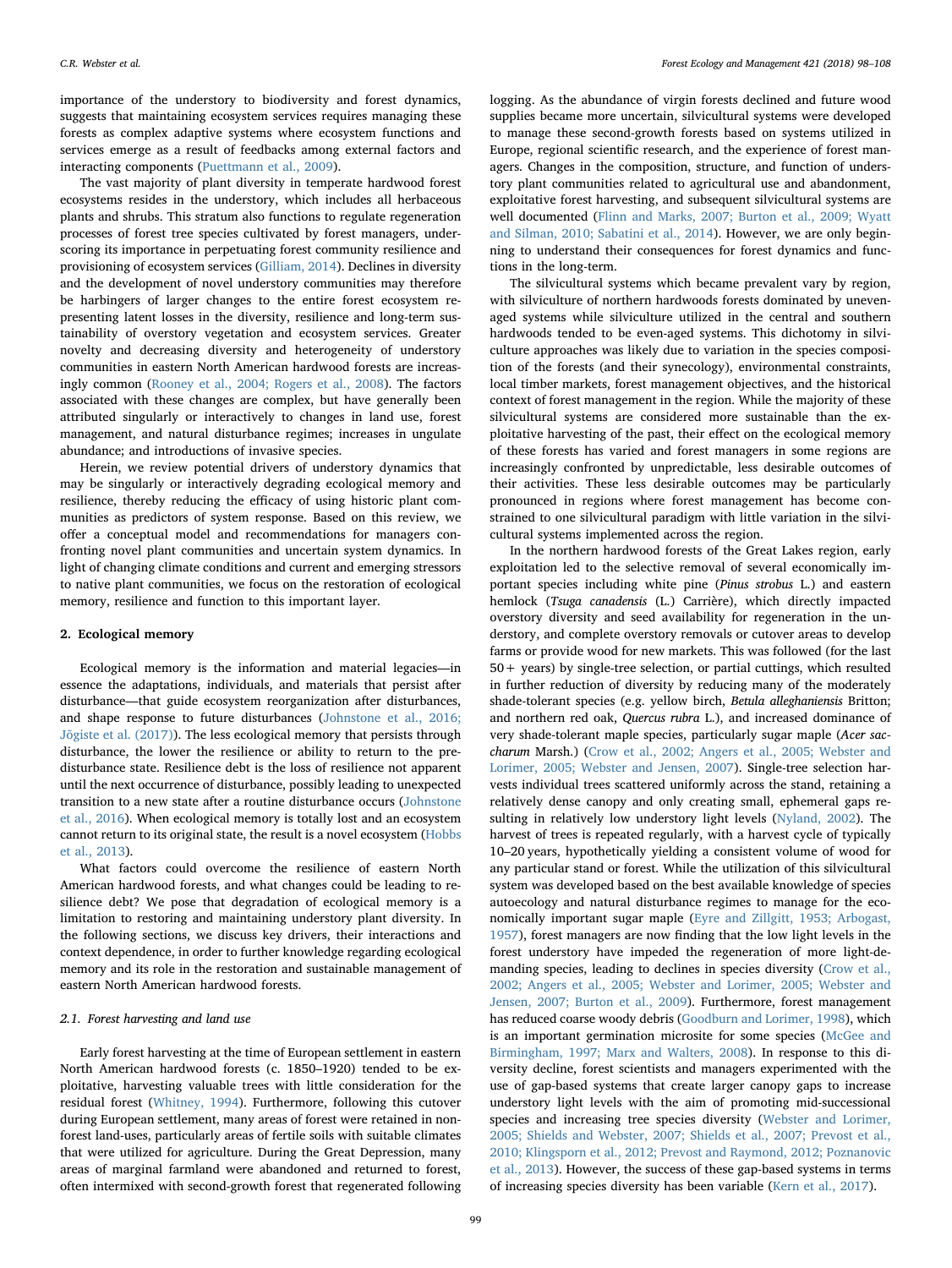In contrast to the northern hardwood forests, the oak-mixed hardwood forests in the central region of North America have been managed using a wider range of silvicultural systems, including clearcutting, shelterwood, seed tree, and group selection systems [\(Parker and](#page-9-5) [Merritt, 1994\)](#page-9-5). However, these silvicultural systems have predominantly been accompanied by fire suppression [\(Nowacki and](#page-9-6) [Abrams, 2008\)](#page-9-6). The endemic disturbance regime of these forests typically included anthropogenic frequent, low-severity fires that favored oak species (Quercus spp. L.), whose investment in belowground growth allows them to resprout after frequent top-kill by fire [\(Dey, 2014\)](#page-8-5). The lack of fire in these hardwood forests has led to the proliferation of shade-tolerant, fire-sensitive species in the understory of mature stands, while the use of clearcutting and group selection has resulted in dominance by early seral species such as tulip poplar (Liriodendron tulipifera L.) and black cherry (Prunus serotina Ehrh.) [\(Jenkins and Parker, 1998](#page-9-7)). As a result, oak species have encountered a regeneration bottleneck across the region ([Dey, 2014](#page-8-5)).

Finally, across hardwood forests of eastern North America, the harvest of valuable tree species while leaving residual poor quality trees ("high-grading") is still common despite strong scientific evidence that this practice is unsustainable ([Eyre and Zillgitt, 1953; Pond et al.,](#page-8-3) [2014\)](#page-8-3). Understory impacts associated with high-grading are not well understood, especially for herbaceous species, but likely correspond to harvest timing and intensity, equipment choice, and whether provisions were implemented to reduce the introduction of invasive species. Impacts to tree regeneration are more obvious because high-grading targets the removal of financially valuable trees and/or tree species, which alone can reduce overstory diversity and therefore seed availability for woody regeneration in the understory. Further, if high-grading also emphasizes removing well-formed, fast-growing individuals, degradation of population genetics can result through leaving poorly-formed, non-vigorous individuals (Kenefi[c and Nyland, 2005; Nyland, 2005](#page-9-8)). Residual stand structure of these high-graded stands are often dominated by low-value and shade-tolerant tree species in the understory.

# 2.2. White-tailed deer herbivory and associated impacts

White-tailed deer (Odocoileus virginianus) abundance has historically varied across the hardwood forest of eastern North America. Within this region, deer populations declined in response to habitat loss and unregulated hunting following European settlement, reaching a low point in the early 20th century when the species was scarce or absent across much of its historic range [\(Leopold et al., 1947\)](#page-9-9). Residual populations remained in the Upper Peninsula of Michigan and parts of Pennsylvania and New York [\(Leopold et al., 1947\)](#page-9-9), and such areas served as population sources for reintroductions into areas where deer were extirpated ([Anderson, 1997; Whitaker, 2010](#page-8-6)). With the decline in predators, regulation of hunting, and the regrowth of forest after land abandonment during the Great Depression, deer populations rebounded, reaching historic highs in the 1960s–1980s across much of eastern North America and have remained at elevated levels since [\(Rooney, 2001](#page-10-4)). The resulting history of chronic herbivory has created deleterious effects in many forest stands throughout the region ([Rooney and Waller,](#page-10-5) [2003\)](#page-10-5). In some cases, past peaks in deer abundance have had lingering and persistent effects even after densities declined, with cascading impacts on other trophic levels ([Nuttle et al., 2011, 2014](#page-9-10)).

The effects of overabundant deer on understory plant communities have been well-documented. Studies have identified decreased plant species diversity ([Webster et al., 2005; Habeck and Schultz, 2015](#page-10-6)), decreased density of palatable herbaceous and woody species ([Webster](#page-10-7) [and Parker, 2000; Nuttle et al., 2014](#page-10-7)) and increased density of other, less palatable and/or browse tolerant species [\(Stoeckler et al., 1957;](#page-10-8) [Rooney et al., 2000; Horsley et al., 2003; Griggs et al., 2006; Matonis](#page-10-8) [et al., 2011; Nuttle et al., 2011](#page-10-8)), in response to chronic herbivory. Many of the herbaceous species lost from communities following long-term chronic herbivory are palatable long-lived perennials that are often

dispersal limited [\(Webster et al., 2005; Royo et al., 2010](#page-10-6)). Once locally extirpated, these species are slow to re-establish from distant populations, contributing to a negative legacy of reduced species richness of the herbaceous layer [\(Rooney et al., 2004; Thiemann et al., 2009\)](#page-10-1).

Prior to extirpation, herbaceous species subjected to chronic herbivory may undergo demographic changes including reduced flowering and reproduction [\(Augustine and Frelich, 1998; Knight et al., 2009a](#page-8-7)), truncated age distributions [\(Jenkins et al., 2007\)](#page-9-11), and reduced stature of adult plants ([Augustine and Frelich, 1998; Jenkins et al., 2007;](#page-8-7) [Knight et al., 2009a\)](#page-8-7). Effects on herbaceous species result not only from direct herbivory, but from indirect effects as well. For example, jack-inthe-pulpit (Arisaema triphyllum (L.) Schott) is largely avoided by deer as a food source, but in areas with high deer populations, the species displays reduced height ([Webster et al., 2001; Heckel et al., 2010](#page-10-9)), reduced seed rain, and male-biased sex ratios as a result of reduced water penetration associated with soil compaction and reduced litter thickness ([Heckel et al., 2010](#page-9-12)).

At high population densities, deer have had a profound effect on forest regeneration in many parts of the eastern North American hardwood forests where woody species are browsed in the winter until herbaceous species emerge in the spring [\(Webster et al., 2005\)](#page-10-6). Differences in browse preference and tolerance across species may result in shifts in relative dominance under different levels of herbivory. For example, in many parts of eastern North America deer herbivory has contributed to the scarcity of oak species reproduction [\(McEwan et al.,](#page-9-13) [2011; Kern et al., 2012; Dey, 2014](#page-9-13)) and helped promote dominance by less palatable species such as American beech (Fagus grandifolia Ehrh.) and black cherry [\(Horsley and Marquis, 1983; Waller and Alverson,](#page-9-14) [1997; Jenkins et al., 2015](#page-9-14)). Similarly, heavy deer browsing has combined with shrub competition in forest openings to greatly reduce regeneration success of yellow birch [\(Horsley et al., 2003; Kern et al.,](#page-9-15) [2012\)](#page-9-15) and allowed the recruitment of less palatable and/or more browse tolerant species ([Walters et al., 2016\)](#page-10-10). Conversely, two conifers, eastern hemlock and northern white cedar (Thuja occidentalisis L.) are heavily browsed during winter when deer congregate under mature conifer canopies ([Rooney and Waller, 2003\)](#page-10-5). While sugar maple and other hardwood species are also browsed, their ability to resprout allows them to persist, driving composition towards hardwood dominance in many conifer forests ([Anderson and Loucks, 1979; Witt and](#page-8-8) [Webster, 2010; Salk et al., 2011\)](#page-8-8). In other areas browse intensity can be so severe that sugar maple is also eliminated and replaced by less browse preferred/more browse tolerant species such as ironwood (Ostrya virginiana Mill.) or by nothing at all ([Matonis et al., 2011](#page-9-16)).

In addition to its direct effects on seedlings, deer herbivory can also increase the dominance of competing herbaceous vegetation. For example, high deer browse pressure has been shown to increase the cover of ferns and sedges ([Horsley and Marquis, 1983; Randall and Walters,](#page-9-14) [2011; Nuttle et al., 2014\)](#page-9-14) and invasive herbaceous species, such as garlic mustard (Alliaria petiolata (M. Bieb.) Cavara & Grande) [\(Knight](#page-9-17) [et al., 2009b](#page-9-17)) and Japanese stiltgrass (Microstegium vimineum (Trin.) A. Camus) ([Webster et al., 2008](#page-10-11)). In some cases, these effects may be reversible if deer browse pressure were simply relaxed. Based upon paired exclosures and demographic modelling, [Kalisz et al. \(2014\)](#page-9-18) predicted that a garlic mustard population in Pennsylvania would go extinct in the absence of deer. Similarly, after deer were excluded for 10 years, [Webster et al. \(2008\)](#page-10-11) observed that woody vegetation overtopped Japanese stiltgrass and the resulting shade greatly reduced cover of the non-native grass. In other cases, reversal may require active management and/or a much longer timeframe, for example shifts in the density and composition of tree regeneration requires long periods of time ([Matonis et al., 2011\)](#page-9-16). In addition to reinforcing the dominance of invasive plants, deer also serve as seed dispersers for a range of nonnative species [\(Williams and Ward, 2006\)](#page-10-12).

Deer herbivory may also have indirect effects on other components of forest ecosystems. Exclosure studies have revealed increased soil compaction ([Heckel et al., 2010; Shelton et al., 2014; Sabo et al., 2017](#page-9-12)),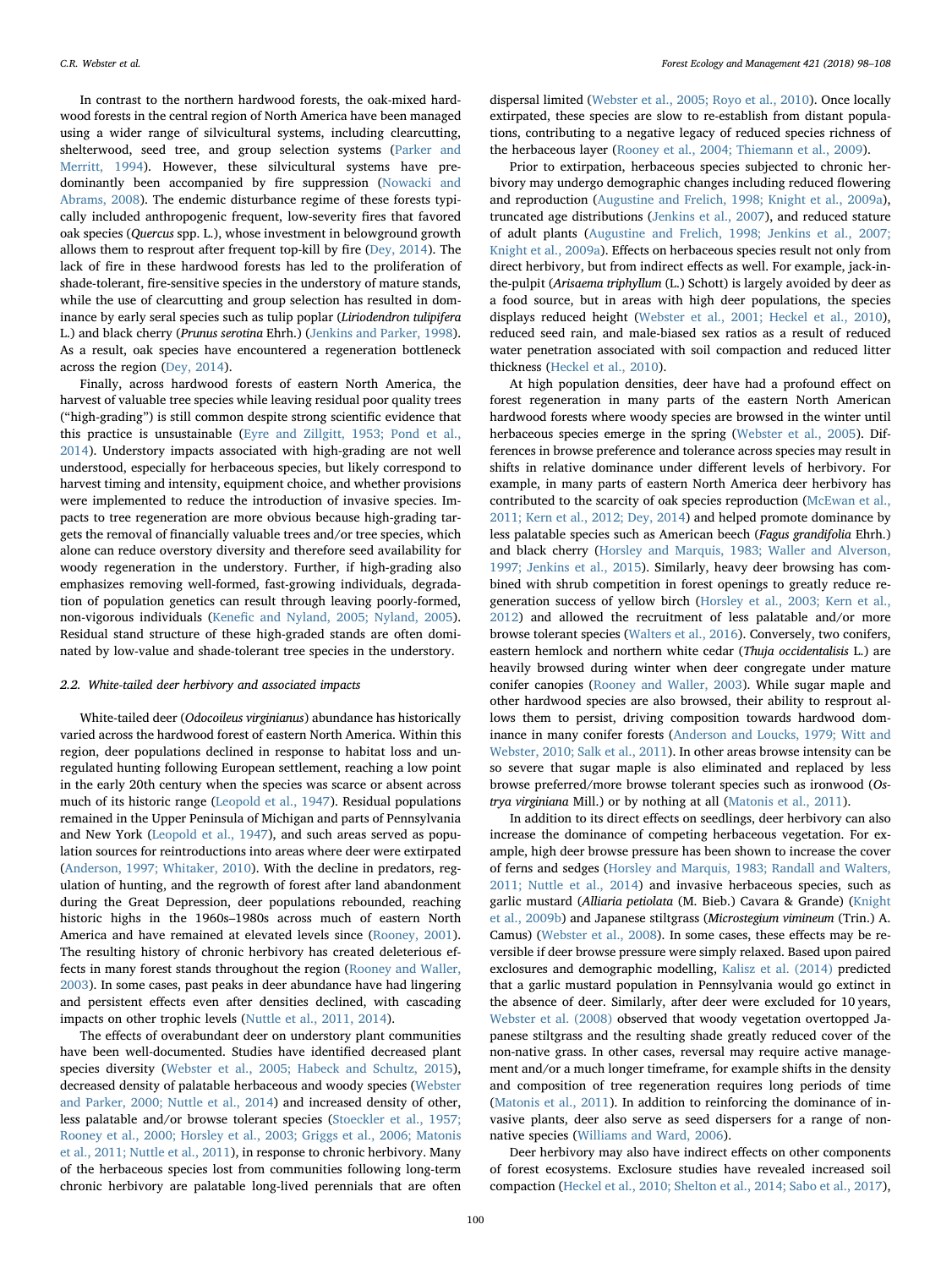reduced litter layer thickness ([Heckel et al., 2010; Bressette et al.,](#page-9-12) [2012\)](#page-9-12), and reduced abundance and species richness of litter and soil arthropods [\(Bressette et al., 2012; Lessard et al., 2012](#page-8-9)) in the presence of deer. Furthermore, in areas where deer congregate in the winter, deer may create an early spring nitrogen pulse that may lead to persistent shifts in plant community composition ([Tahtinen et al., 2014](#page-10-13)). Results from areas where deer do not migrate to winter habitat are more mixed. For example, [Bressette et al. \(2012\)](#page-8-9) documented decreased nutrient availability and higher arbuscular mycorrhizal fungal inoculum potential in exclosures, two trends that were not observed in an exclosure study by [Shelton et al. \(2014\)](#page-10-14).

When considered en masse, the effect of chronic herbivory may reduce ecosystem resilience through species loss, alterations to biogeochemical processes, and changes in forest structure resulting from regeneration failure. Chronic herbivory may further interact with other factors, such as invasive species and historic land use, to reduce ecological memory and further contribute to resilience debt. The interplay of these and other ecological factors highlight the difficulty of quantifying resilience, and identifying management actions to reduce its degradation in forest ecosystems.

# <span id="page-3-0"></span>2.3. Invasive species

Invasive species have had significant effects on the diversity of the herbaceous and tree regeneration layer in eastern North American hardwood forests. Pathogen, plant, and insect invasions change essential resources, stand structure, and trophic interactions that affect the diversity of ground-layer plants. Moreover, chronic species invasions are long-lasting and the long-term effects on species diversity are unclear.

There are a large number of pathogen, plant and insect invasions that have occurred in the hardwood forests of eastern North America that may have directly or indirectly impacted the forest understory. Catastrophic epidemics such as chestnut blight (Cryphonectria parasitica Murr. Barr), Dutch elm disease (Ophiostoma ulmi (Buism.) Nannf. and Ophiostoma novo-ulmi Brasier.), hemlock woolly adelgid (Adelges tsugae), emerald ash borer (EAB, Agrilus planipennis Faimaire), and butternut canker (Sirococcus clavigigneti-juglandacearum Nair, Kostichka & Kuntz) have resulted in widespread, near complete mortality of host species and likely have decreased or currently are decreasing tree diversity in the understory. Another example, beech bark disease (BBD) — an introduced insect-fungus (Cryptoccoccus fagisuga Lindinger – Neonectria spp. Woollenweber) disease complex — is an example of a persistent, chronic invasion disturbance that is altering the structure of many northern hardwood forests in eastern U.S. and Canada ([Houston,](#page-9-19) [1994\)](#page-9-19). BBD kills canopy dominants of the host tree American beech and the mortality event triggers root sprouting of beech seedlings in the forest understory [\(Houston, 1994\)](#page-9-19). As a result, a deeply-shaded understory beneath beech sapling thickets develops, other canopy species such as sugar maple regenerate poorly, and floral diversity of the ground-layer is reduced ([Hane, 2003; Cale et al., 2013\)](#page-9-20). BBD is expected to affect the full range of beech within the next 30 years [\(Morin](#page-9-21) [et al.,](#page-9-21) 2007) and create second killing fronts in areas where the disease has existed for decades [\(Giencke et al., 2014\)](#page-8-10). The long-lasting effects of BBD on biodiversity and tree regeneration are largely unknown [\(Cale](#page-8-11) [et al., 2017](#page-8-11)).

Another example of a persistent, chronic invasion disturbance is the multi-species European and Asian earthworm invasion that is widespread throughout the hardwood forests of eastern North America ([Hendrix et al., 2008; Chang et al., 2016](#page-9-22)). The stage of invasion varies regionally with landscape-wide, late-stage invasions on the Atlantic Plain and southern Great Lakes regions, and variable, multi-front stages of invasion in the northern Great Lakes, Central Hardwoods and New England regions [\(Frelich et al., 2006; Hendrix et al., 2006; Moore et al.,](#page-8-12) [2017\)](#page-8-12). The extent and effects of invasions are limited in soils that are dry, very coarse textured, or low pH, and by palatability of litter

([Tiunov et al., 2006](#page-10-15)). Palatability depends on C:N ratio and Ca content of litter ([Holdsworth et al., 2012](#page-9-23)) and is thus low in stands of beech and oak, moderate in sugar maple, and high in red maple (Acer rubrum L.), ash (Fraxinus spp.), elm (Ulnus spp.), aspen (Populus spp.), birch (Betula spp.) and American basswood (Tilia americana L.). Basic impacts of the invasion are increased rates of leaf litter fragmentation, and thinning or elimination of the organic horizon (duff layer) [\(Hale et al., 2005b;](#page-9-24) [Holdsworth et al., 2012\)](#page-9-24). These forest floor changes lead to drier surface soils and disturbance to the mycorrhizae and fine root symbioses of forest floor plants and tree seedlings [\(Hale et al., 2006\)](#page-9-25). Nutrients such as N, P, Ca and Mg are also leached from the ecosystem ([Hale et al.,](#page-9-26) [2005a; Resner et al., 2015](#page-9-26)). These changes to the soil can reduce tree growth, reduce native plant diversity, favor graminoids and species that germinate on mineral soil, and facilitate invasive plant species that coevolved with the worms on their home continent ([Nuttle et al., 2014;](#page-9-27) [Craven et al., 2017\)](#page-9-27).

Moreover, invasive plants constitute a serious threat to understory diversity in hardwood forests of eastern North America, with non-native shrub species among the most problematic. Many of the most aggressive shrub species originated in East Asia and share an extended autumn leaf phenology that allows them to fix more annual carbon than native competitors ([Fridley, 2012](#page-8-13)). Seeds of most species are animal dispersed, with birds serving as the primary vector ([Richardson et al.,](#page-10-16) [2011\)](#page-10-16). Bird dispersal allows invasive shrub populations to expand across fragmented landscapes, where successful establishment is correlated with total edge and the density of roads ([Bartuszevige et al.,](#page-8-14) [2006; Flory and Clay, 2006](#page-8-14)). Once established within a forest, invasive shrub populations typically expand slowly at first, during which time they may not be recognized as a management problem. However, many populations grow exponentially after this lag period, after which they become very difficult to control [\(Webster et](#page-10-17) al., 2006). For example, [Shields et al. \(2014\)](#page-10-18) identified a 10–15 year post-establishment lag period for populations of Amur honeysuckle (Lonicera maackii (Rupr.) Herder), after which they rapidly expanded with mature populations consisting of up to 3135 stems ( $> 1.37$  m height) per ha. Shrub populations may have both direct and indirect effects on understory plant communities.

Invasive shrubs reduce the abundance, growth, and survival of many native tree seedlings, often allowing only the most shade-tolerant tree species to persist under mature invasions [\(Hutchinson and Vankat,](#page-9-28) [1998; Gorchov and Trisel, 2003; Fagan and Peart, 2004; Shields et al.,](#page-9-28) [2015\)](#page-9-28). In addition, invasive shrubs have been shown to reduce the diversity and cover of herbaceous species ([Collier et al., 2002; Gorchov](#page-8-15) [and Trisel, 2003; Hartman and McCarthy, 2008](#page-8-15)), as well as pollination rates and seed set [\(Miller and Gorchov, 2004; McKinney and Goodell,](#page-9-29) [2010\)](#page-9-29). A growing body of research has documented how invasive shrubs alter nutrient cycling in forest ecosystems. Litter layers under invasive shrubs undergo more rapid decomposition [\(Ashton et al.,](#page-8-16) [2005; Trammell et al., 2012\)](#page-8-16), resulting in a more rapid release of nitrogen that may, in turn, be sequestered by the invasive shrubs ([Ehrenfeld et al., 2001; Heneghan et al., 2006; Trammell et al., 2012](#page-8-17)). In an interesting belowground interaction between invasive species, [Heneghan et al. \(2007\)](#page-9-30) found a positive correlation between common buckthorn (Rhamnus cathartica L.) and invasive earthworm populations, and [Madritch and Lindroth \(2009\)](#page-9-31) found that removing buckthorn resulted in a 50% reduction in earthworm abundance.

The effects of invasive plants, pathogens, earthworms and insects are a significant threat to ecosystem resilience. In ecosystems with low resilience, rates of invasion can be high, decreasing the native ecological memory and building new and potentially undesirable information and material legacies within the local ecosystem. Thus, the degree of resilience debt after invasion is dependent on the current resilience of the native ecosystem [\(Schaefer, 2009; Johnstone et al., 2016\)](#page-10-19).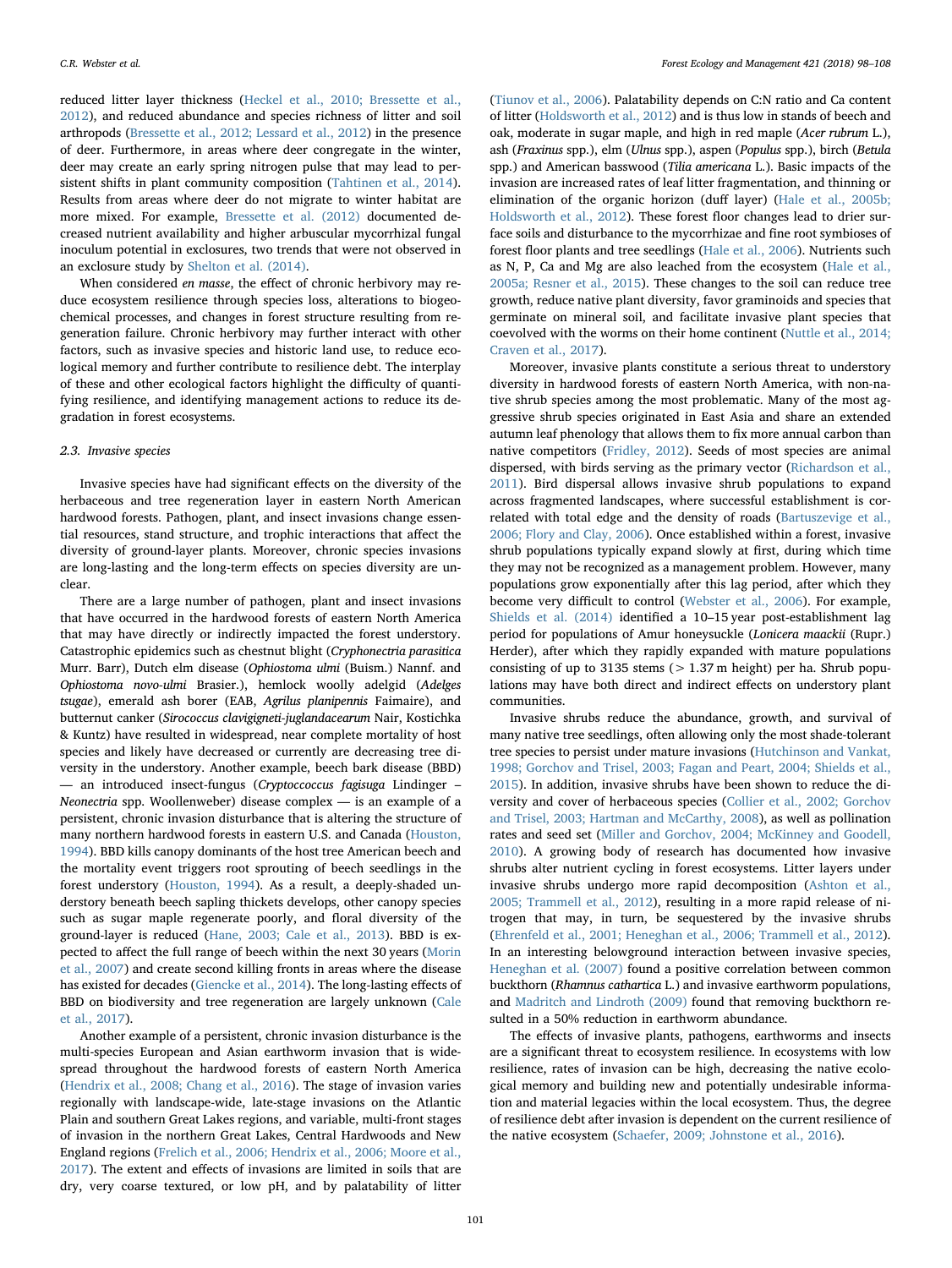# 2.4. Context dependencies, interacting and synergistic effects

While changes to land use, herbivory, and invasive species have each impacted the understory of the eastern North American hardwood forests, they also interact with each other resulting in complex and often unexpected outcomes. These interactions may intensify or ameliorate their individual impact on understory plant diversity. Thus, the sign and magnitude of any single effect will be influenced by interactions with other effects, resulting in high levels of context dependency ([Chamberlain et al., 2014](#page-8-18)).

For example, introduced earthworms can interact with high populations of white-tailed deer, land use change and invasive plant species to alter the composition and structure of understory plant communities. Earthworms reduce plant abundance for many species, increasing the deer to plant ratio, which then exacerbates the impact of deer on the remaining plants. Earthworms can favor invasive species by changing the seedbed to mineral soil and in some cases reducing nutrient and water content of the A horizon ([Frelich et al., 2006; Eisenhauer et al.,](#page-8-12) [2012; Roth et al., 2015\)](#page-8-12). In deeply shaded understories, plant growth rates of preferred forage species are unlikely to exceed the rate of consumption by deer, which can reduce plant survival and reproduction ([Augustine et al., 1998\)](#page-8-19). Low cover and diversity of native plants resulting from deer herbivory and/or earthworms may provide vacant niches that are readily filled by invasive plants, especially following harvesting or overstory disturbances that increase light levels at the forest floor; an effect which may be exacerbated by a warming climate ([Eisenhauer et al., 2012; Whitfeld et al., 2014](#page-8-20)). Introduced plant species (e.g., buckthorn and garlic mustard) benefit under this scenario of combined disturbance, earthworm and deer impacts because many are avoided by deer or are tolerant of herbivory. However, aggressive native species including some ferns, Pennsylvania sedge (Carex pensylvanica Lam.) and other graminoids [\(Fisichelli et al., 2013](#page-8-21)) may also expand their populations under this scenario. Once dominant, these species may function to exclude native tree seedlings and other native plants ([Royo and Carson, 2006; Powers and Nagel, 2009\)](#page-10-20).

Silvicultural treatments may amplify the effects of ungulates and invasive species. Canopy gaps have been shown to concentrate herbivory in gaps [\(Alverson et al., 1988; Stewart et al., 2000; Kuijper et al.,](#page-8-22) [2009\)](#page-8-22); gap-based silviculture may therefore be unsuccessful at regenerating tree species or maintaining biodiversity in the ground-layer where deer population densities are high, even with additional enrichment plantings [\(Kern et al., 2012\)](#page-9-32). These interactions may further depend on canopy gap size, however [\(Tahtinen et al., 2014\)](#page-10-13). For example, the probability of tree regeneration being browsed declines with increasing opening size and Rubus abundance [\(Murray et al., 2016;](#page-9-33) [Walters et al., 2016](#page-9-33)). Pennsylvania sedge has been observed to increase in abundance immediately following canopy gap creation where deer populations are high [\(Burton et al., 2014\)](#page-8-23) and form a thick carpet in forests with a long history of deer abundance and selection silviculture ([Powers and Nagel, 2009; Randall and Walters, 2011\)](#page-10-21). Timber harvesting operations may facilitate the dispersal of introduced and invasive plant and earthworm species within and among forest stands on logging equipment. The removal of wood boles and associated reductions in downed wood during logging further reduce ecological memory, potentially providing opportunities for these species to spread (e.g., [Harrington et al., 2013\)](#page-9-34). Effects of harvesting intensity on invasive plant species are species-specific, varying from transient increases in local abundance (e.g., [Burton et al., 2014](#page-8-23)) to persistent and widespread compositional shifts (e.g. glossy buckthorn, [Fagan and](#page-8-24) [Peart, 2004; Burnham and Lee, 2010; Hausman et al., 2010](#page-8-24)). However, where deer occur in lower densities, they can promote diversity in harvest gaps ([Royo et al., 2010; Murray et al., 2016\)](#page-10-22). Although harvesting intensity and habitat loss and fragmentation are not causally related, negative effects of harvesting intensity on understory plant communities are expected to be amplified in smaller, more isolated stands because source strength for regenerating plant communities is

<span id="page-4-0"></span>

Fig. 1. Conceptual ball and cup diagram of alternate forest states. (A) Alternate states on a natural landscape with high ecological memory where tree species in the dominant successional state are in synch with disturbance regime (State 1, black ball) and alternate caused by an unusually severe disturbance (State 2, gray ball). Differences between the states are relatively small compared to B, and forces tending to push State 1 over the cup to State 2 are relatively minor and met with large resistance, while major forces are required to return to State 1 (blue arrows). (B) Forest states in ecosystems with impaired ecological memory. Due to resilience debt, forces pushing towards State 2 are large while forces pushing back towards State 1 are small (blue arrows). Resistance to state transition from 1 to 2 is small, while resistance in the opposite direction is large, and the more factors impairing ecological memory in play (deer browsing, fragmentation, invasive species, etc.), the larger the difference in the two states (orange arrow). Understory communities can transition to novel states (State 2 in B) before overstory tree communities, which can sit near the tipping point for decades. Novelty in understory communities, therefore, can provide an indication of resilience debt in forest overstory tree assemblages. (For interpretation of the references to colour in this figure legend, the reader is referred to the web version of this article.)

generally weaker (i.e., they have low ecological memory).

## 2.5. Degradation of ecological memory

In summary, many eastern North American hardwood forests are besieged by contemporary changes in disturbance regimes; historically high ungulate populations; invasive plants, diseases and pest introductions; and climatic changes. Compounded with contemporary land use changes and the persistent deleterious legacy effects from European settlement, forest resilience mechanisms ([Frelich and Reich,](#page-8-25) [2010\)](#page-8-25) may be overwhelmed, leading to a loss of ecological memory. The higher and more severe the number of such changes in a given forest, the more likely a resilience debt exists [\(Johnstone et al., 2016](#page-9-0)), and the greater the number of species that could have population bottlenecks that lead to local or regional extirpation. The resulting lower native species richness in a typical forest stand has been termed biotic impoverishment, while the higher likelihood that a few robust species will dominate is called biotic homogenization [\(Rooney et al.,](#page-10-1) [2004\)](#page-10-1). Species that are ultimately destined for extinction due to inability to reproduce, but which persist due to long lifespans of the existing individuals, comprise the extinction debt [\(Rogers et al., 2009](#page-10-23)).

Ecological memory enabled by biological and material legacies can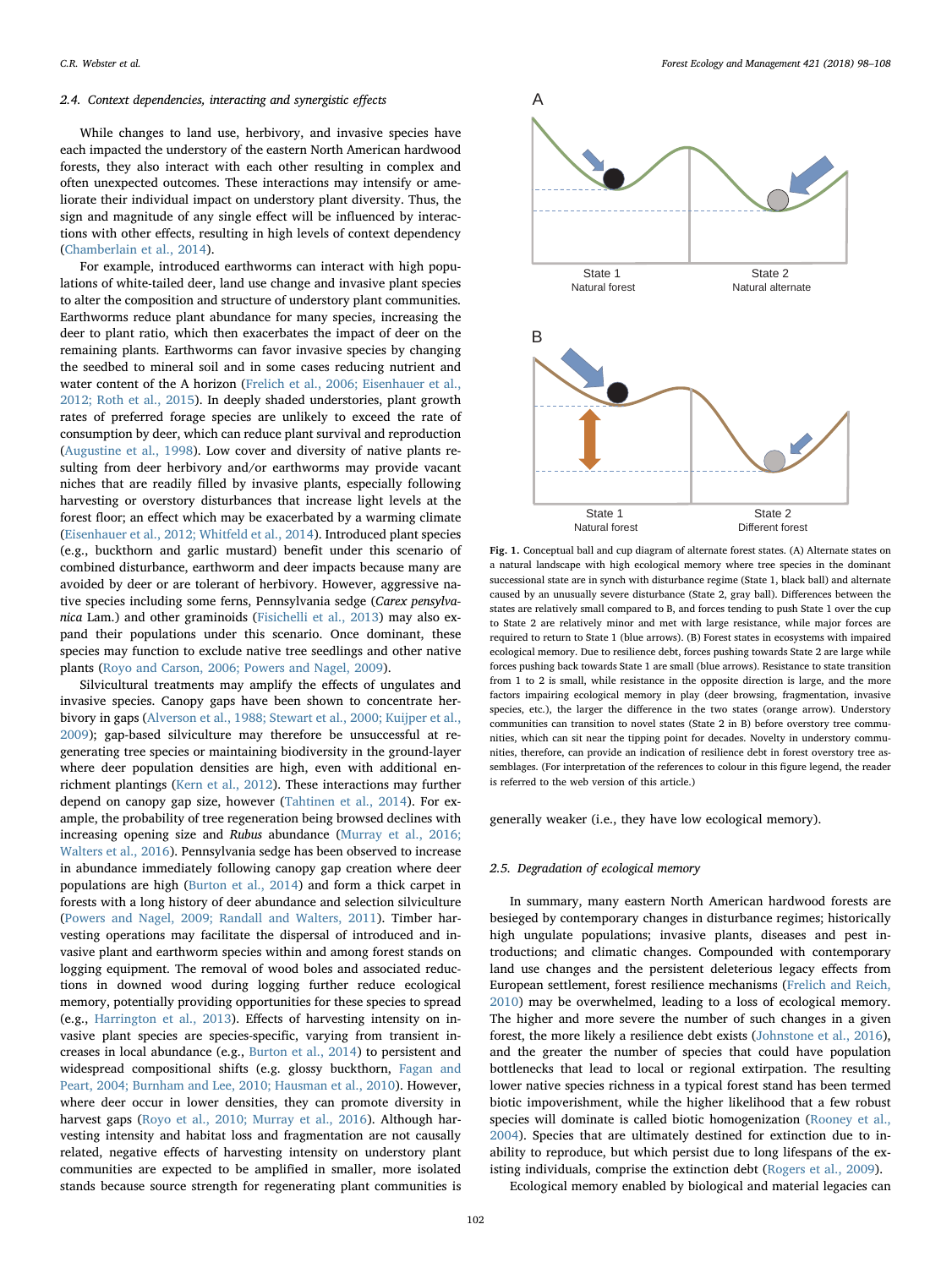<span id="page-5-0"></span>

Fig. 2. Conceptual diagram of challenges to hardwood forests, their impact on stand dynamics, and potential silvicultural options.

be disrupted to varying degrees [\(Fig. 1\)](#page-4-0). Pre-European settlement forests developed under different combinations of natural disturbance regimes and long-term Native American burning regimes. Syndromes with species traits in synch with disturbance type and severity fostered high post-disturbance memory across many forest types ([Frelich, 2016](#page-8-26)). The cutover carried out by European settlers mimicked natural disturbance types to some extent; for example, winter clearcutting that left the seedling/herbaceous plant layer intact under the snow and clearcutting followed by slash burning had similarities to large-scale natural windthrow and high-intensity fires, respectively. Thus, most species were able to recover and the cutover itself caused only a moderate loss of ecological memory. However, what happened after the cutover varied tremendously across the hardwood forest region, and created a mosaic of subregions with varying degrees of "bad ecological memories", biotic impoverishment and extinction debts.

Those areas that were quickly reforested after the cutover—mostly in the northern Lake States—did well during the first several decades, with large tracts of forest in mid to late-successional stages by the late 20th Century. However, as reviewed above, increasing white-tailed deer populations, earthworm invasion, catastrophic pest and pathogen epidemics and forest management practices subsequent to the cutover have begun to strain ecosystem resilience in some places. For example, an average 19% loss of plant species richness occurred in stands revisited after 50 years in northern Wisconsin, even on these largely intact landscapes [\(Rooney et al., 2004](#page-10-1)), and clear sets of 'winner' and 'loser' species with certain traits have emerged [\(Wiegmann and Waller, 2006](#page-10-24)).

In other parts of the hardwood forest region, oak forests formerly had frequent, low intensity fires. Fire exclusion by fragmenting the landscape and fire suppression started the process of mesophication of these forests ([Nowacki and Abrams, 2008](#page-9-6)). The resulting high resilience

debt meant that most disturbances (natural or anthropogenic) would release understory shade-tolerant, fire-intolerant species and prevent return to the oak-dominated state. At the landscape and regional scales, diversity was lost as the portion of late-successional stands grew, a process that has been accelerated by increased precipitation in the early phases of climate change, but which may reverse in later phases as evaporation from increased temperatures outpaces increased precipitation and dries some forests enough to potentially limit late-successional species like maple [\(Frelich et al., 2017\)](#page-8-27).

Deforestation and conversion to agriculture occurred in some areas, and resulted in nearly total loss of ecological memory at stand to landscape scales. Recovery from this loss is a very slow process and often depends on the rare long-distance dispersal of such vital biological legacies as seeds of many plant species and mycorrhizae. If contiguous conversion to agriculture occurred over  $100-1000$  s of  $\text{km}^2$ , then the loss of temporal-spatial continuity for many native species, and ongoing susceptibility of afforested stands to entry and dominance by non-native species brought by settlers, could lead to novel ecosystems ([Jõgiste et al. \(2017\)](#page-9-35)). Differences between afforested agricultural lands and lands reforested immediately after logging can persist for centuries to millennia [\(Foster et al., 2003\)](#page-8-28). Forest remnants in the agricultural landscapes of the southern Lake States and Corn Belt have fared the worst of all hardwood forests in the eastern U.S. For example, [Rogers](#page-10-25) [et al. \(2008\)](#page-10-25) observed a 25% loss in plant species richness over 50 years in southern Wisconsin forests. Throughout the lower Midwest, forests are highly fragmented with high edge to interior ratios, isolation from other forests, late-stage earthworm invasions and corresponding infestations of invasive shrub and herbaceous species, high deer populations, and probably continuing high extinction debts that will take some time to be 'paid'.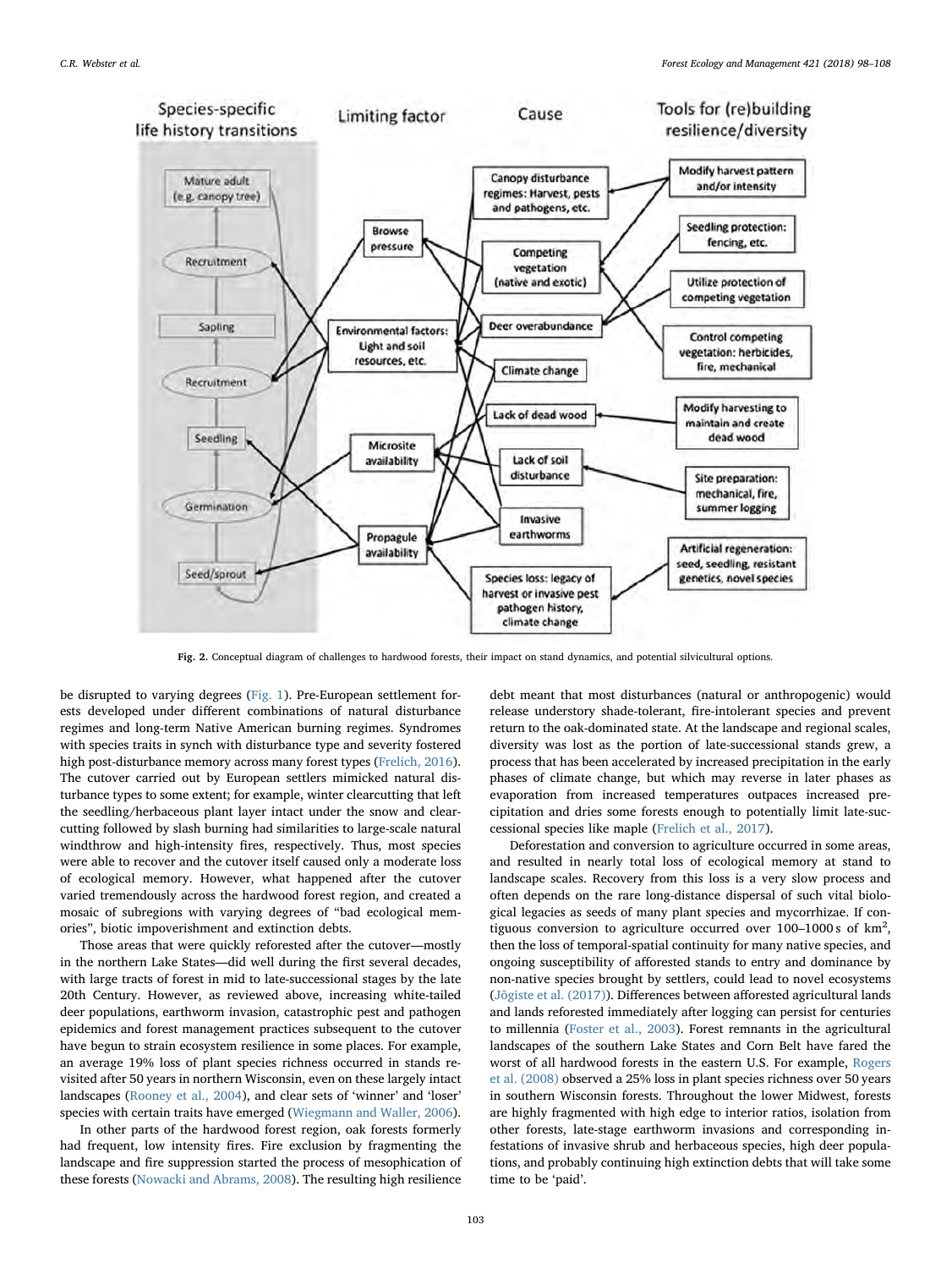Given the changes in disturbance regime, climate, landscape configuration and intractable presence of invasive species, managers will need a more detailed understanding of forest resilience, ecological memory, and their relationships with biodiversity, to facilitate restoration or ensure a graceful transition to future novel ecosystem conditions.

Given the steep hill that many forests must overcome to return to State 1 in forests with impaired memory ([Fig. 1B](#page-4-0)) as compared to natural conditions ([Fig. 1](#page-4-0)A), there may be two conceptual endpoints for rebuilding resilience via silvicultural treatments. The first is restoring State 1 conditions using historic or less degraded current ecosystems as references and templates for restoration, and the other is building resilience in novel ecosystems. The former could be preferable in situations where there is greater ecological memory such that less intervention is required (i.e. the hill is not as steep and high); whereas, the latter could be applied in situations where restoring State 1 conditions is prohibitively expensive or unattainable given contemporary stressors that are very difficult (e.g. very high deer populations) or impossible to directly overcome (e.g. climate change, invasive earthworms). To encompass the complete spectrum of conceptual goals, we propose to use the term 'restoration' to apply to the goal of maintaining or increasing resilience in forests including, but not limited to, restoring State 1 and/ or reference conditions. Furthermore, given our goal of increasing resilience via increased diversity, we use the two terms interchangeably.

# 3. A conceptual model for restoring diversity in the eastern North American hardwood forests

Many of the causes of declining ecological memory and resilience in hardwood forests can be characterized by factors affecting transitions in plant life history stages. For trees these include the transitions from seed to seedling, to sapling, and eventually to mature trees [\(Fig. 2](#page-5-0)). These factors have species-specific effects, and are integrated over species and individuals, with the aggregate outcome constituting forest stand dynamics. Particular expressions of any one to all of these mechanisms acting additively or interactively, simultaneously or sequentially at different life history stages can pose limiting bottlenecks for life history transitions, with plant species varying in their responses due to trait variation (e.g. palatability to deer, shade tolerance, drought tolerance, and seed size). While the model presented ([Fig. 2](#page-5-0)) focuses on demographic processes associated with the recruitment of overstory tree species, tree seedlings and saplings are a component of the understory and shrubs and herbs in the understory are likely to undergo similar demographic processes even if they do not reach the canopy.

We focus on four important general factors driving forest dynamics: propagule availability, germination/establishment substrate availability, environmental factors impacting growth and survival (e.g. resources), and ungulate browse pressure [\(Fig. 2\)](#page-5-0). For example, seeds of potential species mixtures need be present to germinate and establish on, for some species, a narrow spectrum of potential substrates. In turn, seedling microsites need to provide sufficient soil resources and light to survive and grow. Then, in order to transition from seedling to sapling stages, trees need to negotiate factors including ungulate browse pressure and understory competition before they can recruit to the canopy.

There are several agents or causes of change in diversity/resilience with most but not all impacting diversity negatively. Each of these acts by affecting the expressions of one or more of the four factors presented ([Fig. 2](#page-5-0)). For example, propagule (seed or sprout) limitation can result from local extirpation through harvest legacies, catastrophic pest and pathogen impacts, forest fragmentation, seed predation, and low seed production resulting from climate change [\(Caspersen and Sapruno](#page-8-29)ff, [2005; Willis et al., 2016\)](#page-8-29). Further, limited microsites for germination/ establishment substrates could result from "gentle" harvest practices that do not expose mineral soil (Raymond et [al., 2003; Willis et al.,](#page-10-26) [2015\)](#page-10-26), or selective removal of declining large diameter trees of species that produce high quality decayed wood substrates (e.g. eastern

hemlock; [McGee and Birmingham, 1997; Angers et al., 2005; Marx and](#page-9-3) [Walters, 2008](#page-9-3)).

Although there are a multitude of causes for declining ecological memory and diversity, these losses can be slowed, mitigated, or reversed by management actions that eliminate or circumvent many of the causes and/or their impacts on limiting factors ([Fig. 2\)](#page-5-0). For example, overcoming seed limitation by conserving existing seed sources, direct seeding, and/or planting [\(Shields et al., 2007; Willis et al., 2016](#page-10-27)); overcoming substrate limitation by scarification ([Lorenzetti et al., 2008;](#page-9-36) [Prevost et al., 2010; Willis et al., 2015](#page-9-36)), or increasing the supply of coarse woody debris (CWD); increasing variability in resource availability by varying harvest patch size [\(Raymond et al., 2003; Webster](#page-10-26) [and Lorimer, 2005; Prevost et al., 2010; Bédard et al., 2014; D'Amato](#page-10-26) [et al., 2015; Willis et al., 2015; Walters et al., 2016\)](#page-10-26); and suppressing competition from aggressive native and exotic non-tree vegetation and over-represented sub-canopy tree species with herbicides, cutting, or fire [\(Carlson and Gorchov, 2004; Pergams and Norton, 2006; Gasser](#page-8-30) [et al., 2010; Bolton and D'Amato, 2011; D'Amato et al., 2015; Walters](#page-8-30) [et al., 2016\)](#page-8-30). Invasive insects and pathogens [\(Morin et al., 2007; Hu](#page-9-21) [et al., 2009; Herms and McCullough, 2014](#page-9-21)), earthworms [\(Bohlen et al.,](#page-8-31) [2004; Hale et al., 2005a](#page-8-31)), and climate change are beyond direct, simple silvicultural manipulation at the stand scale; however, novel manipulations at the stand scale can be used to confront these less controllable factors. Planting tree seedlings with the aim of increasing resilience to change is central to these approaches, including planting species adapted to more xeric or nutrient poor sites in anticipation of climate change and/or earthworm invasion, or genetically improved stock resistant to insects and disease.

For any given silvicultural intervention, however, the model illustrates that ameliorating any single cause and the limiting factor(s) it impacts does not necessarily assure success as another factor operating simultaneously or at a later life history stage may present another bottleneck ([Fig. 2](#page-5-0)). Thus, knowledge of the entire suite of limiting factors and their species-specific impacts is an essential first step to restoring biodiversity.

Assuming the causes of declining diversity and the limiting factors they impact can be identified, realistic goals and prescriptions for restoration of diversity can be developed. Restoration needs, however, to be feasible economically, especially if it is to be accomplished at operational scales on large land bases by public and industrial landowners. The most promising candidates for restoration are forests characterized by single limiting factor bottlenecks, where targeted prescriptions for increasing diversity may be effective at stemming the loss of ecological memory. The level of ecosystem alteration also has a great influence on management goals and silvicultural prescriptions. In forests with high ecological memory, the goal could be to restore a diversity and structure similar to the pre-settlement forest, which could be used as reference for species reintroductions or enhancements.

It is also possible that historical reference conditions are no longer relevant given the level of alteration. Land managers may encounter situations where promoting resilience and diversity via emulating historical reference structures and compositional targets (i.e. returning to State 1, [Fig. 1\)](#page-4-0) may not be prudent or even possible. A commonality of the agents causing these situations is that they erode or alter ecological memory to a point where the resilience debt becomes so great that the sites may no longer be capable of supporting historic vegetation assemblages and instead move towards novel states following disturbance. Examples of causes of these situations are climate change, and novel and catastrophic pests and pathogens such as BBD and earthworm invasion [\(Fig. 2](#page-5-0)). In these cases, and where ecological memory is low, restoration goals and prescriptions should focus on promoting key processes of forest ecosystems to ensure an efficient functional transition to future novel conditions. As such, singular, "silver bullet" prescriptions for restoration likely do not exist. Instead, we advocate an adaptive approach that considers existing stand conditions, anticipated future changes, and a realistic outlook for what can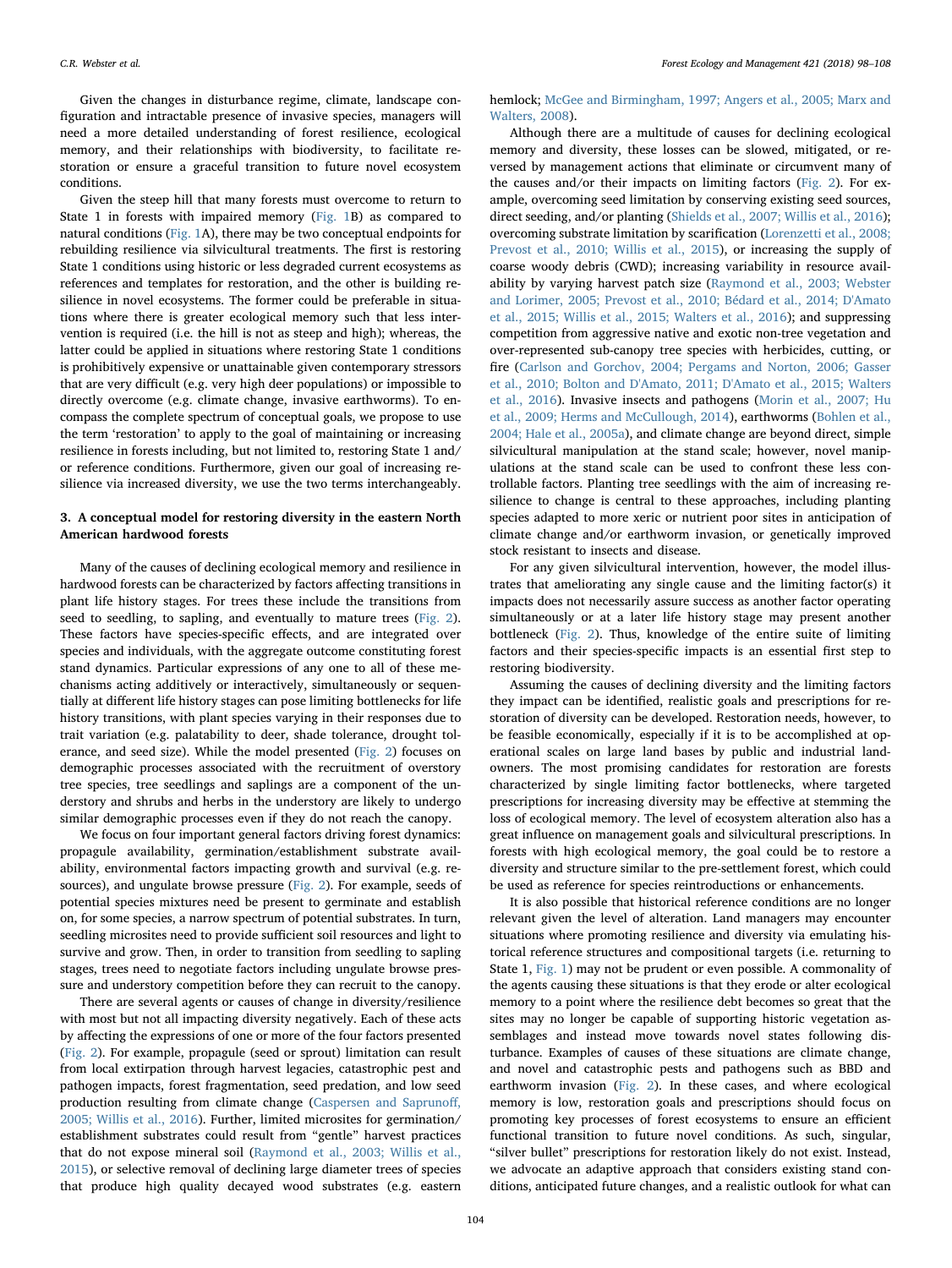reasonably be accomplished with limited resources. One such example is forests beset by the combination of BBD and vulnerability to climate change.

As an addendum to considering causes that are beyond direct management intervention, adapting to the changes brought on by these novel agents might be the best course of action. For example, reductions in organic layer depth created by earthworms could alleviate substrate limitations for smaller-seeded species [\(Hale et al., 2005b\)](#page-9-24). Under these conditions, natural regeneration or artificial seeding could be used to establish a new cohort of small-seeded species. As another example, widespread mortality caused by emerald ash borer may improve the success of under-planting by increasing light availability and increasing herbaceous vegetation ([Burr and McCullough, 2014; Looney et al.,](#page-8-32) [2015, 2017\)](#page-8-32), which can conceal seedlings from browsing ([Walters et al.,](#page-10-10) [2016\)](#page-10-10). Mortality from emerald ash borer may also improve the natural regeneration of non-ash species by increasing inputs of coarse woody debris to the forest floor and by increasing resources to residual canopy trees, potentially increasing seed production. Thus, opportunities for restoration may arise from the indirect effects of factors limiting species diversity.

# 4. Restoration in practice: case studies

# 4.1. Recalcitrant shrub layers

One of the more common structural features in contemporary northern hardwood forests is the presence of a dense, low-diversity shrub and/or tree sapling layer of species that are both shade-tolerant and non-preferred by deer (e.g., native maples and ironwood and/or invasive exotic shrubs; [Royo and Carson, 2006; Nowacki and Abrams,](#page-10-20) [2008; Matonis et al., 2011; Brose, 2016; Roberts et al., 2017\)](#page-10-20). This layer can represent a strong bottleneck to restoration as it outcompetes establishing seedlings and herbaceous vegetation by strongly limiting light availability ([Royo and Carson, 2006\)](#page-10-20). Furthermore, this layer may be highly persistent if it is maintained by periodic disturbance and cannot be controlled by mechanical damage from harvesting/or targeted mechanical brushing efforts as most species resprout vigorously ([Royo and Carson, 2006; Waldrop et al., 2008; Roberts et al., 2016](#page-10-20)). Herbicides can provide an effective and cost-efficient near-term tool for remedying this bottleneck ([Povak et al., 2008; Miller et al., 2017](#page-9-37)), but this tool cannot be used in all contexts and jurisdictions. Furthermore, it is critically important to consider the timing and selection of appropriate herbicides, application techniques, and potential impacts to nontarget herbaceous species to prevent further erosion of native diversity and ecological memory. Prescribed fire can also be used to treat the sub-canopy tree bottleneck, but it has been shown to be generally ineffective at reducing midstory density once the midstory reaches a critical diameter size ([Ryan et al., 2013; Brose, 2016\)](#page-10-28), unless multiple burns can be conducted ([Albrecht and McCarthy, 2006; Hutchinson](#page-8-33) [et al., 2012; Arthur et al., 2015; Iverson et al., 2017\)](#page-8-33). Moreover, use of fire can be limited by lack of fuels, inappropriate burning conditions, social/administrative constraints, or because of cost inefficiencies.

Stands characterized by low diversity recalcitrant shrub-sapling bottlenecks typically develop, in part, from some combination of high browse pressure ([Matonis et al., 2011](#page-9-16)), low local species diversity of seeds and sprouts [\(Schulte et al., 2007; Amatangelo et al., 2011; Willis](#page-10-29) [et al., 2016; Kern et al., 2017](#page-10-29)), mineral soil and coarse wood substrate limitations ([Hura and Crow, 2004; Marx and Walters, 2008; Bolton and](#page-9-38) [D'Amato, 2011; Beaudet et al., 2014\)](#page-9-38), and low light due to single-tree selection harvest regimes ([Angers et al., 2005\)](#page-8-34). These factors erode ecological memory and contribute to a growing resilience debt in these forests. Thus, treatment of the recalcitrant shrub-sapling layer alone would likely do little in the long run to restore understory and tree diversity in these systems if the entire suite of limiting factors still persists. Instead, restoration of resilience would require a coordinated regimen that addresses each of the limitations.

### 4.2. Recovery after beech bark disease

Beech bark disease (BBD) illustrates another case where silviculture must adapt to changing conditions. As reviewed in Section [2.3](#page-3-0), decimation of adult American beech populations by this disease complex is often followed by aggressive suckering ([Witter et al., 2004; Farrar and](#page-10-30) [Ostrofsky, 2006; Giencke et al., 2014; Jones et al., 2016\)](#page-10-30). Resultant dense subcanopy thickets reduce understory herb cover and outcompete the regeneration of other tree species ([Hane, 2003](#page-9-20)). These thickets then become re-infected before maturity and die back and resprout and die back ad infinatum [\(Jones and Raynal, 1986; Witter et al.,](#page-9-39) [2004\)](#page-9-39). This pattern of persistent subcanopy thickets could compromise long-term productivity and result in further reductions in diversity by limiting canopy recruitment [\(Cale et al., 2013](#page-8-35)). A first step in restoration in BBD impacted forests might be reduction of the beech subcanopy with herbicides or other means. However, the likely long-term loss in diversity represented by severe reduction of mature beech justifies the consideration of planting replacement species to circumvent BBD impacts [\(Fig. 2\)](#page-5-0).

At its most simplistic interpretation, resilience might be maintained by developing and planting resistant genotypes of beech [\(Sniezko and](#page-10-31) [Koch, 2017\)](#page-10-31). However, there are other considerations, such as the contemporary role of American beech regionally, and options for replacement or enhancement of lost diversity. First, beech is an important producer of hard mast for numerous wildlife species, so maintenance of both ecosystem function and resilience may depend on more than tree species identity when considering options for beech. For example, oaks, hickories (Carya spp. Nutt.) and blight-resistant chestnut hybrids (Castanea spp. L.) might be considered as alternatives or supplemental to planting resistant beech genotypes.

Another consideration, might be future scenarios of climate change. If in a region where water deficits are expected to increase, then assisted migration of species from drier forest ecosystems could be considered. In northern Michigan, trees now uncommon but abundant prior to European settlement on the most drought prone sites supporting northern hardwoods with a large beech component include white pine and northern red oak [\(Whitney, 1987; Zhang et al., 2000](#page-10-32)). These species are found on drier sites than beech, maples, and many other northern hardwoods ([Burger and Kotar, 2003\)](#page-8-36) and might be prioritized for local assisted migration via planting on drought prone sites impacted by beech bark disease if greater frequency of drought is predicted. Ideally, the species chosen for migration would be those that best fill the ecological niche created by the loss of the original species, thereby maintaining ecosystem function.

# 5. Conclusions

The erosion of ecological memory, deleterious legacy effects (novel and undesirable biological and material legacies), and the complex web of stressors facing contemporary hardwood forests of eastern North America pose substantial challenges for the maintenance of biological diversity and productivity. Forests are dynamic and adaptive systems, but it remains uncertain how these systems will respond to the stresses placed on them by demands for forest products, increased dominance by invasive species, new pests and diseases, and changing environmental conditions. In some cases, efforts to restore heterogeneity and diversity from the forest floor up may facilitate successful restoration of desirable developmental trajectories and resiliency. In other cases, managers will be dealing with novel systems with unknown trajectories and dynamics, in which case restoration efforts may help ease the transition and provision important ecological services. In either case, practitioners and researchers need to work together to better understand context-dependent limiting factors and test with clear eyes old, new, and novel approaches to fostering diversity and resilience. Given differences in how much ecological memory these systems retain and the mosaic of factors involved in contemporary dynamics, a simple one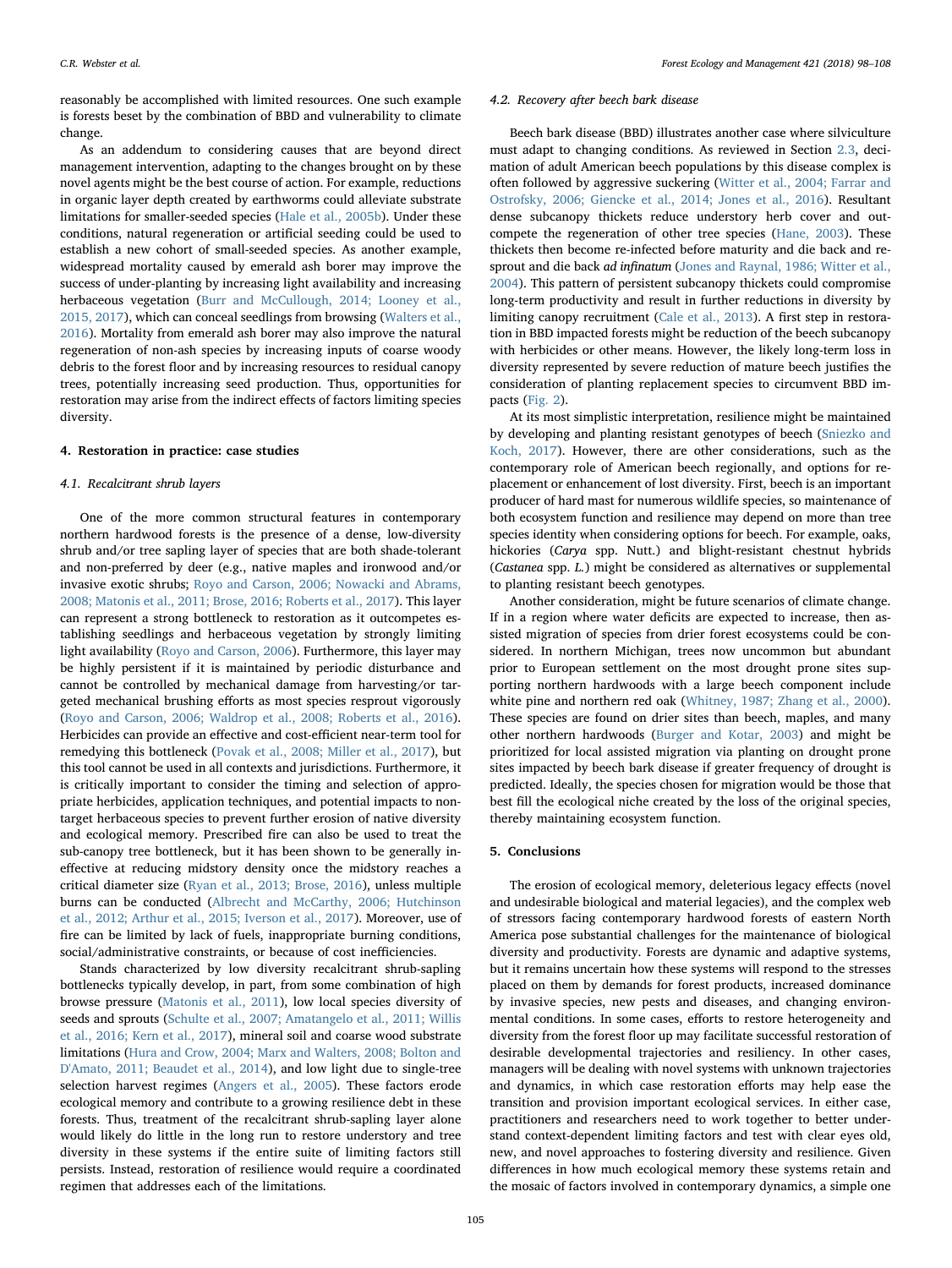size fits all solution is clearly unattainable. That being said, our review has identified a host of common factors and pathways that can be actively manipulated. The approach we propose requires a thoughtful understanding and view of the forest understory as the foundation upon which resilient systems are built. Which silvicultural levers will have the greatest utility will clearly depend on the ecological context of the forest, but also a willingness to experiment and adapt.

# Acknowledgements

This paper is the result of a special session held at the 2017 North American Forest Ecology Workshop (NAFEW) 18-22 June in Edmonton, Canada, which was organized by C.R. Webster and Y.L. Dickinson and contributed to by the remaining authors entitled "Seeing the forest through the understory: promoting and maintaining diversity in contemporary hardwood forests." The authors would like to give special thanks to the workshop organizing committee and participants, Monika Shea, Alex Royo, and two anonymous reviewers.

### References

- <span id="page-8-33"></span>[Albrecht, M.A., McCarthy, B.C., 2006. E](http://refhub.elsevier.com/S0378-1127(17)31661-4/h0005)ffects of prescribed fire and thinning on tree re[cruitment patterns in central hardwood forests. For. Ecol. Manage. 226, 88](http://refhub.elsevier.com/S0378-1127(17)31661-4/h0005)–103.
- <span id="page-8-22"></span>[Alverson, W.S., Waller, D.M., Solheim, S.L., 1988. Forests too deer](http://refhub.elsevier.com/S0378-1127(17)31661-4/h0010) – edge effects in [northern Wisconsin. Conserv. Biol. 2, 348](http://refhub.elsevier.com/S0378-1127(17)31661-4/h0010)–358.
- [Amatangelo, K.L., Fulton, M.R., Rogers, D.A., Waller, D.M., 2011. Converging forest](http://refhub.elsevier.com/S0378-1127(17)31661-4/h0015) [community composition along an edaphic gradient threatens landscape-level di](http://refhub.elsevier.com/S0378-1127(17)31661-4/h0015)[versity. Divers. Distributions 17, 201](http://refhub.elsevier.com/S0378-1127(17)31661-4/h0015)–213.
- <span id="page-8-6"></span>[Anderson, R.C., 1997. Native pests: the impacts of deer in highly fragmented habitats. In:](http://refhub.elsevier.com/S0378-1127(17)31661-4/h0020) [Schwartz, M.W. \(Ed.\), Conservation in Highly Fragmented Landscapes. Chapman and](http://refhub.elsevier.com/S0378-1127(17)31661-4/h0020) [Hall, New York, pp. 117](http://refhub.elsevier.com/S0378-1127(17)31661-4/h0020)–134.
- <span id="page-8-8"></span>[Anderson, R.C., Loucks, O.L., 1979. Whitetail deer \(](http://refhub.elsevier.com/S0378-1127(17)31661-4/h0025)Odocoileus virginianus) influence on [structure and composition of Tsuga canadensis forests. J. Appl. Ecol. 16, 855](http://refhub.elsevier.com/S0378-1127(17)31661-4/h0025)–861.
- <span id="page-8-34"></span>[Angers, V.A., Messier, C., Beaudet, M., Leduc, A., 2005. Comparing composition and](http://refhub.elsevier.com/S0378-1127(17)31661-4/h0030) [structure in old-growth and harvested \(selection and diameter-limit cuts\) northern](http://refhub.elsevier.com/S0378-1127(17)31661-4/h0030) [hardwood stands in Quebec. For. Ecol. Manage. 217, 275](http://refhub.elsevier.com/S0378-1127(17)31661-4/h0030)–293.
- Arbogast, C., 1957. Marking guides for northern hardwoods under the selection system. Station Paper. U.S. Department of Agriculture, Forest Service, Lake States Forest Experiment Station, St. Paul, MN.
- [Arthur, M.A., Blankenship, B.A., Schorgendorfer, A., Loftis, D.L., Alexander, H.D., 2015.](http://refhub.elsevier.com/S0378-1127(17)31661-4/h0040) [Changes in stand structure and tree vigor with repeated prescribed](http://refhub.elsevier.com/S0378-1127(17)31661-4/h0040) fire in an [Appalachian hardwood forest. Forest Ecol. Manage. 340, 46](http://refhub.elsevier.com/S0378-1127(17)31661-4/h0040)–61.
- <span id="page-8-16"></span>[Ashton, I.W., Hyatt, L.A., Howe, K.M., Gurevitch, J., Lerdau, M.T., 2005. Invasive species](http://refhub.elsevier.com/S0378-1127(17)31661-4/h0045) [accelerate decomposition and litter nitrogen loss in a mixed deciduous forest. Ecol.](http://refhub.elsevier.com/S0378-1127(17)31661-4/h0045) [Appl. 15, 1263](http://refhub.elsevier.com/S0378-1127(17)31661-4/h0045)–1272.
- <span id="page-8-7"></span>Augustine, D.J., Frelich, L.E., 1998. Eff[ects of white-tailed deer on populations of an](http://refhub.elsevier.com/S0378-1127(17)31661-4/h0050) [understory forb in fragmented deciduous forests. Conserv. Biol. 12, 995](http://refhub.elsevier.com/S0378-1127(17)31661-4/h0050)–1004.
- <span id="page-8-19"></span>[Augustine, D.J., Frelich, L.E., Jordan, P.A., 1998. Evidence for two alternate stable states](http://refhub.elsevier.com/S0378-1127(17)31661-4/h0055) [in an ungulate grazing system. Ecol. Appl. 8, 1260](http://refhub.elsevier.com/S0378-1127(17)31661-4/h0055)–1269.
- <span id="page-8-14"></span>[Bartuszevige, A.M., Gorchov, D.L., Raab, L., 2006. The relative importance of landscape](http://refhub.elsevier.com/S0378-1127(17)31661-4/h0060) [and community features in the invasion of an exotic shrub in a fragmented landscape.](http://refhub.elsevier.com/S0378-1127(17)31661-4/h0060) [Ecography 29, 213](http://refhub.elsevier.com/S0378-1127(17)31661-4/h0060)–222.
- [Beaudet, M., Angers, V.A., Messier, C., 2014. Seedbed proportions in and outside skid](http://refhub.elsevier.com/S0378-1127(17)31661-4/h0065) [trails: temporal variation following selection cutting in northern hardwood forests.](http://refhub.elsevier.com/S0378-1127(17)31661-4/h0065) [For. Ecol. Manage. 318, 151](http://refhub.elsevier.com/S0378-1127(17)31661-4/h0065)–157.
- [Bédard, S., Guillemette, F., Raymond, P., Tremblay, S., Larouche, C., DeBlois, J., 2014.](http://refhub.elsevier.com/S0378-1127(17)31661-4/h0070) [Rehabilitation of northern hardwood stands using multicohort silvicultural scenarios](http://refhub.elsevier.com/S0378-1127(17)31661-4/h0070) [in Québec. J. Forest. 112, 276](http://refhub.elsevier.com/S0378-1127(17)31661-4/h0070)–286.
- <span id="page-8-31"></span>[Bohlen, P.J., Scheu, S., Hale, C.M., McLean, M.A., Migge, S., Gro](http://refhub.elsevier.com/S0378-1127(17)31661-4/h0075)ffman, P.M., Parkinson, [D., 2004. Non-native invasive earthworms as agents of change in northern temperate](http://refhub.elsevier.com/S0378-1127(17)31661-4/h0075) [forests. Front. Ecol. Environ. 2, 427](http://refhub.elsevier.com/S0378-1127(17)31661-4/h0075)–435.
- [Bolton, N.W., D'Amato, A.W., 2011. Regeneration responses to gap size and coarse woody](http://refhub.elsevier.com/S0378-1127(17)31661-4/h0080) [debris within natural disturbance-based silvicultural systems in northeastern](http://refhub.elsevier.com/S0378-1127(17)31661-4/h0080) [Minnesota, USA. For. Ecol. Manage. 262, 1215](http://refhub.elsevier.com/S0378-1127(17)31661-4/h0080)–1222.
- <span id="page-8-9"></span>Bressette, J.W., [Beck, H., Beauchamp, V.B., 2012. Beyond the browse line: complex](http://refhub.elsevier.com/S0378-1127(17)31661-4/h0085) cascade eff[ects mediated by white-tailed deer. Oikos 121, 1749](http://refhub.elsevier.com/S0378-1127(17)31661-4/h0085)–1760.
- [Brose, P.H., 2016. Origin, development, and impact of mountain laurel thickets on the](http://refhub.elsevier.com/S0378-1127(17)31661-4/h0090) [mixed-oak forests of the central Appalachian Mountains, USA. For. Ecol. Manage.](http://refhub.elsevier.com/S0378-1127(17)31661-4/h0090) [374, 33](http://refhub.elsevier.com/S0378-1127(17)31661-4/h0090)–41.
- <span id="page-8-36"></span>[Burger, T.L., Kotar, J., 2003. A Guide to Forest Communities and Habitat Types of](http://refhub.elsevier.com/S0378-1127(17)31661-4/h0095) [MICHIGAN. University of Wisconsin-Madison, Department of Forest Ecology and](http://refhub.elsevier.com/S0378-1127(17)31661-4/h0095) [Management](http://refhub.elsevier.com/S0378-1127(17)31661-4/h0095).
- [Burnham, K.M., Lee, T.D., 2010. Canopy gaps facilitate establishment, growth, and re](http://refhub.elsevier.com/S0378-1127(17)31661-4/h0100)production of invasive Frangula alnus in a Tsuga canadensis [dominated forest. Biol.](http://refhub.elsevier.com/S0378-1127(17)31661-4/h0100) [Invasions 12, 1509](http://refhub.elsevier.com/S0378-1127(17)31661-4/h0100)–1520.
- <span id="page-8-32"></span>[Burr, S.J., McCullough, D.G., 2014. Condition of green ash \(](http://refhub.elsevier.com/S0378-1127(17)31661-4/h0105)Fraxinus pennsylvanica) [overstory and regeneration at three stages of the emerald ash borer invasion wave.](http://refhub.elsevier.com/S0378-1127(17)31661-4/h0105) [Can. J. For. Res. 44, 768](http://refhub.elsevier.com/S0378-1127(17)31661-4/h0105)–776.
- <span id="page-8-23"></span>Burton, J.I., Mladenoff[, D.J., Forrester, J.A., Clayton, M.K., 2014. Experimentally linking](http://refhub.elsevier.com/S0378-1127(17)31661-4/h0110)

[disturbance, resources and productivity to diversity in forest ground-layer plant](http://refhub.elsevier.com/S0378-1127(17)31661-4/h0110) [communities. J. Ecol. 102, 1634](http://refhub.elsevier.com/S0378-1127(17)31661-4/h0110)–1648.

- [Burton, J.I., Zenner, E.K., Frelich, L.E., Cornett, M.W., 2009. Patterns of plant community](http://refhub.elsevier.com/S0378-1127(17)31661-4/h0115) [structure within and among primary and second-growth northern hardwood forest](http://refhub.elsevier.com/S0378-1127(17)31661-4/h0115) [stands. For. Ecol. Manage. 258, 2556](http://refhub.elsevier.com/S0378-1127(17)31661-4/h0115)–2568.
- <span id="page-8-11"></span>[Cale, J.A., Garrison-Johnston, M.T., Teale, S.A., Castello, J.D., 2017. Beech bark disease](http://refhub.elsevier.com/S0378-1127(17)31661-4/h0120) [in North America: over a century of research revisited. For. Ecol. Manage. 394,](http://refhub.elsevier.com/S0378-1127(17)31661-4/h0120) 86–[103.](http://refhub.elsevier.com/S0378-1127(17)31661-4/h0120)
- <span id="page-8-35"></span>[Cale, J.A., McNulty, S.A., Teale, S.A., Castello, J.D., 2013. The impact of beech thickets on](http://refhub.elsevier.com/S0378-1127(17)31661-4/h0125) [biodiversity. Biol. Invasions 15, 699](http://refhub.elsevier.com/S0378-1127(17)31661-4/h0125)–706.
- <span id="page-8-30"></span>Carlson, A.M., Gorchov, D.L., 2004. Eff[ects of herbicide on the invasive biennial](http://refhub.elsevier.com/S0378-1127(17)31661-4/h0130) Alliaria petiolata [\(garlic mustard\) and initial responses of native plants in a southwestern Ohio](http://refhub.elsevier.com/S0378-1127(17)31661-4/h0130) [forest. Restor. Ecol. 12, 559](http://refhub.elsevier.com/S0378-1127(17)31661-4/h0130)–567.
- <span id="page-8-29"></span>Caspersen, J.P., Saprunoff[, M., 2005. Seedling recruitment in a northern temperate forest:](http://refhub.elsevier.com/S0378-1127(17)31661-4/h0135) [the relative importance of supply and establishment limitation. Can. J. For. Res. 35,](http://refhub.elsevier.com/S0378-1127(17)31661-4/h0135) 978–[989](http://refhub.elsevier.com/S0378-1127(17)31661-4/h0135).
- <span id="page-8-18"></span>[Chamberlain, S.A., Bronstein, J.L., Rudgers, J.A., 2014. How context dependent are](http://refhub.elsevier.com/S0378-1127(17)31661-4/h0140) [species interactions? Ecol. Lett. 17, 881](http://refhub.elsevier.com/S0378-1127(17)31661-4/h0140)–890.
- [Chang, C.-H., Snyder, B.A., Szlavecz, K., 2016. Asian pheretimoid earthworms in North](http://refhub.elsevier.com/S0378-1127(17)31661-4/h0145) [America north of Mexico: an illustrated key to the genera](http://refhub.elsevier.com/S0378-1127(17)31661-4/h0145) Amynthas, Metaphire, Pithemera, and Polypheretima [\(Clitellata: Megascolecidae\). Zootaxa 4179, 495](http://refhub.elsevier.com/S0378-1127(17)31661-4/h0145)–529.
- <span id="page-8-15"></span>[Collier, M.H., Vankat, J.L., Hughes, M.R., 2002. Diminished plant richness and abundance](http://refhub.elsevier.com/S0378-1127(17)31661-4/h0150) below Lonicera maackii[, an invasive shrub. Am. Midland Naturalist 147, 60](http://refhub.elsevier.com/S0378-1127(17)31661-4/h0150)–71.
- Craven, D., [Thakur, M.P., Cameron, E.K., Frelich, L.E., Beauséjour, R., Blair, R.B., Blossey,](http://refhub.elsevier.com/S0378-1127(17)31661-4/h0155) [B., Burtis, J., Choi, A., Dávalos, A., 2017. The unseen invaders: introduced earth](http://refhub.elsevier.com/S0378-1127(17)31661-4/h0155)[worms as drivers of change in plant communities in North American forests \(a meta](http://refhub.elsevier.com/S0378-1127(17)31661-4/h0155)[analysis\). Glob. Change Biol. 23, 1065](http://refhub.elsevier.com/S0378-1127(17)31661-4/h0155)–1074.
- <span id="page-8-2"></span>[Crow, T.R., Buckley, D.S., Nauertz, E.A., Zasada, J.C., 2002. E](http://refhub.elsevier.com/S0378-1127(17)31661-4/h0160)ffects of management on the [composition and structure of northern hardwood forests in Upper Michigan. Forest](http://refhub.elsevier.com/S0378-1127(17)31661-4/h0160) [Sci. 48, 129](http://refhub.elsevier.com/S0378-1127(17)31661-4/h0160)–145.
- [D'Amato, A.W., Catanzaro, P.F., Fletcher, L.S., 2015. Early regeneration and structural](http://refhub.elsevier.com/S0378-1127(17)31661-4/h0165) [responses to patch selection and structural retention in second-growth northern](http://refhub.elsevier.com/S0378-1127(17)31661-4/h0165) [hardwoods. Forest Sci. 61, 183](http://refhub.elsevier.com/S0378-1127(17)31661-4/h0165)–189.
- <span id="page-8-5"></span>[Dey, D.C., 2014. Sustaining oak forests in eastern North America: regeneration and re](http://refhub.elsevier.com/S0378-1127(17)31661-4/h0170)[cruitment, the pillars of sustainability. Forest Sci. 60, 926](http://refhub.elsevier.com/S0378-1127(17)31661-4/h0170)–942.
- <span id="page-8-17"></span>[Ehrenfeld, J.G., Kourtev, P., Huang, W., 2001. Changes in soil functions following inva](http://refhub.elsevier.com/S0378-1127(17)31661-4/h0175)[sions of exotic understory plants in deciduous forests. Ecol. Appl. 11, 1287](http://refhub.elsevier.com/S0378-1127(17)31661-4/h0175)–1300.
- <span id="page-8-20"></span>[Eisenhauer, N., Fisichelli, N.A., Frelich, L.E., Reich, P.B., 2012. Interactive e](http://refhub.elsevier.com/S0378-1127(17)31661-4/h0180)ffects of global warming and 'global worming'[on the initial establishment of native and exotic](http://refhub.elsevier.com/S0378-1127(17)31661-4/h0180) [herbaceous plant species. Oikos 121, 1121](http://refhub.elsevier.com/S0378-1127(17)31661-4/h0180)–1133.
- <span id="page-8-3"></span>[Eyre, F.H., Zillgitt, W.M., 1953. Partial cuttings in northern hardwoods of the Lake States:](http://refhub.elsevier.com/S0378-1127(17)31661-4/h0185) [Twenty-year experimental results. Technical Bulletin Lake States Forest Experiment](http://refhub.elsevier.com/S0378-1127(17)31661-4/h0185) [Station, Forest Service, U.S. Department of Agriculture, Broomall, PA](http://refhub.elsevier.com/S0378-1127(17)31661-4/h0185).
- <span id="page-8-24"></span>[Fagan, M.E., Peart, D.R., 2004. Impact of the invasive shrub glossy buckthorn \(](http://refhub.elsevier.com/S0378-1127(17)31661-4/h0190)Rhamnus frangula [L.\) on juvenile recruitment by canopy trees. For. Ecol. Manage. 194, 95](http://refhub.elsevier.com/S0378-1127(17)31661-4/h0190)–107.
- [Farrar, A., Ostrofsky, W.D., 2006. Dynamics of American beech regeneration 10 years](http://refhub.elsevier.com/S0378-1127(17)31661-4/h0195) [following harvesting in a beech bark disease-a](http://refhub.elsevier.com/S0378-1127(17)31661-4/h0195)ffected stand in Maine. North. J. Appl. [For. 23, 192](http://refhub.elsevier.com/S0378-1127(17)31661-4/h0195)–196.
- <span id="page-8-21"></span>[Fisichelli, N.A., Frelich, L.E., Reich, P.B., Eisenhauer, N., 2013. Linking direct and indirect](http://refhub.elsevier.com/S0378-1127(17)31661-4/h0200) [pathways mediating earthworms, deer, and understory composition in Great Lakes](http://refhub.elsevier.com/S0378-1127(17)31661-4/h0200) [forests. Biol. Invasions 15, 1057](http://refhub.elsevier.com/S0378-1127(17)31661-4/h0200)–1066.
- <span id="page-8-1"></span>[Flinn, K.M., Marks, P.L., 2007. Agricultural legacies in forest environments: tree com](http://refhub.elsevier.com/S0378-1127(17)31661-4/h0205)[munities, soil properties, and light availability. Ecol. Appl. 17, 452](http://refhub.elsevier.com/S0378-1127(17)31661-4/h0205)–463.
- [Flory, S.L., Clay, K., 2006. Invasive shrub distribution varies with distance to roads and](http://refhub.elsevier.com/S0378-1127(17)31661-4/h0210) [stand age in eastern deciduous forests in Indiana, USA. Plant Ecol. 184, 131](http://refhub.elsevier.com/S0378-1127(17)31661-4/h0210)–141.
- <span id="page-8-28"></span>[Foster, D., Swanson, F., Aber, J., Burke, I., Brokaw, N., Tilman, D., Knapp, A., 2003. The](http://refhub.elsevier.com/S0378-1127(17)31661-4/h0215) [importance of land-use legacies to ecology and conservation. Bioscience 53, 77](http://refhub.elsevier.com/S0378-1127(17)31661-4/h0215)–88.
- <span id="page-8-26"></span>Frelich, L., 2016. Forest dynamics [Version 1; referees: 2 approved]. F1000Research 5(F1000 Faculty Rev), pp. 1–10. [Frelich, L.E., Hale, C.M., Scheu, S., Holdsworth, A.R., Heneghan, L., Bohlen, P.J., Reich,](http://refhub.elsevier.com/S0378-1127(17)31661-4/h0225)
- <span id="page-8-12"></span>[P.B., 2006. Earthworm invasion into previously earthworm-free temperate and boreal](http://refhub.elsevier.com/S0378-1127(17)31661-4/h0225) [forests. Biol. Invasions 8, 1235](http://refhub.elsevier.com/S0378-1127(17)31661-4/h0225)–1245.
- <span id="page-8-25"></span>[Frelich, L.E., Reich, P.B., 2010. Will environmental changes reinforce the impact of global](http://refhub.elsevier.com/S0378-1127(17)31661-4/h0230) warming on the prairie–[forest border of central North America? Front. Ecol. Environ.](http://refhub.elsevier.com/S0378-1127(17)31661-4/h0230) [8, 371](http://refhub.elsevier.com/S0378-1127(17)31661-4/h0230)–378.
- <span id="page-8-27"></span>Frelich, L.E., [Reich, P.B., Peterson, D.W., 2017. The changing role of](http://refhub.elsevier.com/S0378-1127(17)31661-4/h0235) fire in mediating the [relationships among oaks, grasslands, mesic temperate forests, and boreal forests in](http://refhub.elsevier.com/S0378-1127(17)31661-4/h0235) [the Lake States. J. Sustainable For. 36, 421](http://refhub.elsevier.com/S0378-1127(17)31661-4/h0235)–432.
- <span id="page-8-13"></span>[Fridley, J.D., 2012. Extended leaf phenology and the autumn niche in deciduous forest](http://refhub.elsevier.com/S0378-1127(17)31661-4/h0240) [invasions. Nature 485, 359.](http://refhub.elsevier.com/S0378-1127(17)31661-4/h0240)
- [Gasser, D., Messier, C., Beaudet, M., Lechowicz, M.J., 2010. Sugar maple and yellow birch](http://refhub.elsevier.com/S0378-1127(17)31661-4/h0245) [regeneration in response to canopy opening, liming and vegetation control in a](http://refhub.elsevier.com/S0378-1127(17)31661-4/h0245) [temperate deciduous forest of Quebec. For. Ecol. Manage. 259, 2006](http://refhub.elsevier.com/S0378-1127(17)31661-4/h0245)–2014.
- <span id="page-8-10"></span>Giencke, L.M., Dovč[iak, M., Mountrakis, G., Cale, J.A., Mitchell, M.J., 2014. Beech bark](http://refhub.elsevier.com/S0378-1127(17)31661-4/h0250) [disease: spatial patterns of thicket formation and disease spread in an aftermath forest](http://refhub.elsevier.com/S0378-1127(17)31661-4/h0250) [in the northeastern United States. Can. J. For. Res. 44, 1042](http://refhub.elsevier.com/S0378-1127(17)31661-4/h0250)–1050.
- <span id="page-8-0"></span>[Gilliam, F.S., 2014. The Herbaceous Layer in Forests of Eastern North America. Oxford](http://refhub.elsevier.com/S0378-1127(17)31661-4/h0255) [University Press](http://refhub.elsevier.com/S0378-1127(17)31661-4/h0255).
- <span id="page-8-4"></span>[Goodburn, J.M., Lorimer, C.G., 1998. Cavity trees and coarse woody debris in old-growth](http://refhub.elsevier.com/S0378-1127(17)31661-4/h0260) [and managed northern hardwood forests in Wisconsin and Michigan. Can. J. For. Res.](http://refhub.elsevier.com/S0378-1127(17)31661-4/h0260) [28, 427](http://refhub.elsevier.com/S0378-1127(17)31661-4/h0260)–438.
- [Gorchov, D.L., Trisel, D.E., 2003. Competitive e](http://refhub.elsevier.com/S0378-1127(17)31661-4/h0265)ffects of the invasive shrub, Lonicera maackii [\(Rupr.\) Herder \(Caprifoliaceae\), on the growth and survival of native tree](http://refhub.elsevier.com/S0378-1127(17)31661-4/h0265) [seedlings. Plant Ecol. 166, 13](http://refhub.elsevier.com/S0378-1127(17)31661-4/h0265)–24.
- [Griggs, J.A., Rock, J.H., Webster, C.R., Jenkins, M.A., 2006. Vegetative legacy of a pro](http://refhub.elsevier.com/S0378-1127(17)31661-4/h0270)[tected deer herd in Cades Cove, Great Smoky Mountains National Park. Nat. Areas J.](http://refhub.elsevier.com/S0378-1127(17)31661-4/h0270)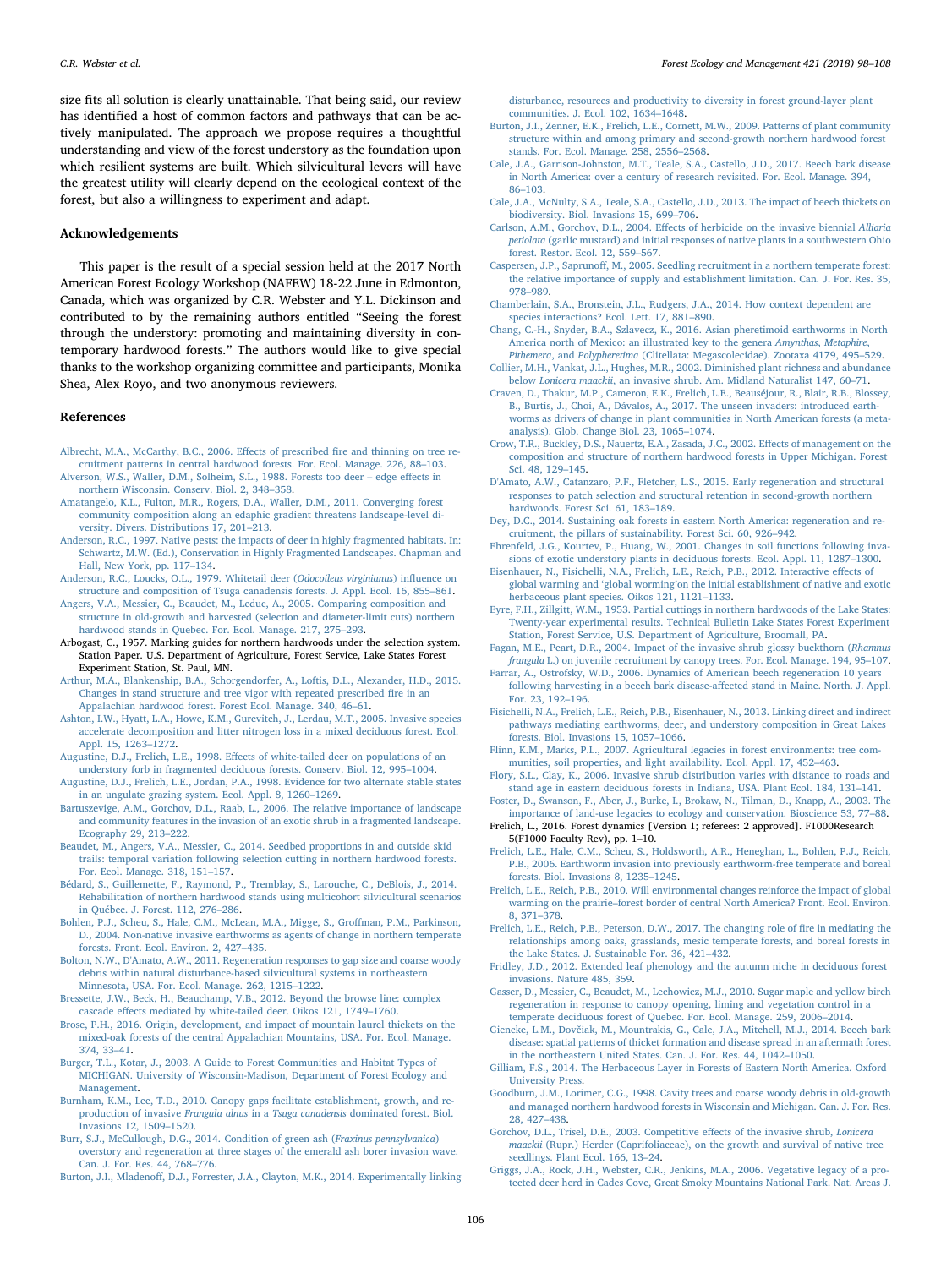#### [26, 126](http://refhub.elsevier.com/S0378-1127(17)31661-4/h0270)–136.

- Habeck, C.W., Schultz, A.K., 2015. Community-level impacts of white-tailed deer on understorey plants in North American forests: a meta-analysis. Aob Plants 7.
- <span id="page-9-26"></span>[Hale, C.M., Frelich, L.E., Reich, P.B., 2005a. Exotic European earthworm invasion dy](http://refhub.elsevier.com/S0378-1127(17)31661-4/h0280)[namics in northern hardwood forests of Minnesota, USA. Ecol. Appl. 15, 848](http://refhub.elsevier.com/S0378-1127(17)31661-4/h0280)–860.
- <span id="page-9-25"></span>[Hale, C.M., Frelich, L.E., Reich, P.B., 2006. Changes in hardwood forest understory plant](http://refhub.elsevier.com/S0378-1127(17)31661-4/h0285) [communities in response to European earthworm invasions. Ecology 87, 1637](http://refhub.elsevier.com/S0378-1127(17)31661-4/h0285)–1649. [Hale, C.M., Frelich, L.E., Reich, P.B., Pastor, J., 2005b. E](http://refhub.elsevier.com/S0378-1127(17)31661-4/h0290)ffects of European earthworm
- <span id="page-9-24"></span>[invasion on soil characteristics in northern hardwood forests of Minnesota, USA.](http://refhub.elsevier.com/S0378-1127(17)31661-4/h0290) [Ecosystems 8, 911](http://refhub.elsevier.com/S0378-1127(17)31661-4/h0290)–927.
- <span id="page-9-20"></span>Hane, E.N., 2003. Indirect eff[ects of beech bark disease on sugar maple seedling survival.](http://refhub.elsevier.com/S0378-1127(17)31661-4/h0295) [Can. J. For. Res. 33, 807](http://refhub.elsevier.com/S0378-1127(17)31661-4/h0295)–813.
- <span id="page-9-34"></span>Harrington, T.B., Slesak, R.A., Schoenholtz, S.H., 2013. Variation in logging debris cover influences competitor abundance, resource availability, and early growth of planted Douglas-fir. Forest Ecology and Management, 296.
- [Hartman, K.M., McCarthy, B.C., 2008. Changes in forest structure and species composi](http://refhub.elsevier.com/S0378-1127(17)31661-4/h0305)[tion following invasion by a non-indigenous shrub, Amur honeysuckle \(](http://refhub.elsevier.com/S0378-1127(17)31661-4/h0305)Lonicera maackii[\). J. Torrey Botanical Soc. 135, 245](http://refhub.elsevier.com/S0378-1127(17)31661-4/h0305)–259.
- [Hausman, C.E., Jaeger, J.F., Rocha, O.J., 2010. Impacts of the emerald ash borer \(EAB\)](http://refhub.elsevier.com/S0378-1127(17)31661-4/h0310) [eradication and tree mortality: potential for a secondary spread of invasive plant](http://refhub.elsevier.com/S0378-1127(17)31661-4/h0310) [species. Biol. Invasions 12, 2013](http://refhub.elsevier.com/S0378-1127(17)31661-4/h0310)–2023.
- <span id="page-9-12"></span>[Heckel, C.D., Bourg, N.A., McShea, W.J., Kalisz, S., 2010. Nonconsumptive e](http://refhub.elsevier.com/S0378-1127(17)31661-4/h0315)ffects of a [generalist ungulate herbivore drive decline of unpalatable forest herbs. Ecology 91,](http://refhub.elsevier.com/S0378-1127(17)31661-4/h0315) 319–[326](http://refhub.elsevier.com/S0378-1127(17)31661-4/h0315).
- [Hendrix, P.F., Baker, G., Callaham Jr, M., Damo](http://refhub.elsevier.com/S0378-1127(17)31661-4/h0320)ff, G., Fragoso, C., Gonzalez, G., James, S., [Lachnicht, S.L., Winsome, T., Zou, X., 2006. Invasion of exotic earthworms into](http://refhub.elsevier.com/S0378-1127(17)31661-4/h0320) [ecosystems inhabited by native earthworms. In: Hendrix, P.F. \(Ed.\), Biological](http://refhub.elsevier.com/S0378-1127(17)31661-4/h0320) [Invasions Belowground: Earthworms as Invasive Species. Springer, pp. 87](http://refhub.elsevier.com/S0378-1127(17)31661-4/h0320)–100.
- <span id="page-9-22"></span>[Hendrix, P.F., Callaham Jr, M.A., Drake, J.M., Huang, C.-Y., James, S.W., Snyder, B.A.,](http://refhub.elsevier.com/S0378-1127(17)31661-4/h0325) [Zhang, W., 2008. Pandora's box contained bait: the global problem of introduced](http://refhub.elsevier.com/S0378-1127(17)31661-4/h0325) [earthworms. Annu. Rev. Ecol. Evol. Syst. 39, 593](http://refhub.elsevier.com/S0378-1127(17)31661-4/h0325)–613.
- [Heneghan, L., Fatemi, F., Umek, L., Grady, K., Fagen, K., Workman, M., 2006. The in](http://refhub.elsevier.com/S0378-1127(17)31661-4/h0330)[vasive shrub European buckthorn \(](http://refhub.elsevier.com/S0378-1127(17)31661-4/h0330)Rhamnus cathartica, L.) alters soil properties in [Midwestern US woodlands. Appl. Soil Ecol. 32, 142](http://refhub.elsevier.com/S0378-1127(17)31661-4/h0330)–148.
- <span id="page-9-30"></span>Heneghan, L., Steff[en, J., Fagen, K., 2007. Interactions of an introduced shrub and in](http://refhub.elsevier.com/S0378-1127(17)31661-4/h0335)[troduced earthworms in an Illinois urban woodland: impact on leaf litter decom](http://refhub.elsevier.com/S0378-1127(17)31661-4/h0335)[position. Pedobiologia 50, 543](http://refhub.elsevier.com/S0378-1127(17)31661-4/h0335)–551.
- Herms, D.A., McCullough, D.G., 2014. Emerald Ash Borer Invasion of North America: History, Biology, Ecology, Impacts, and Management. Annual Review of Entomology, vol. 59, 2014, 59, pp. 13–30.
- <span id="page-9-1"></span>[Hobbs, R.J., Higgs, E.S., Hall, C., 2013. Novel Ecosystems: Intervening in the New](http://refhub.elsevier.com/S0378-1127(17)31661-4/h0345) [Ecological World Order. John Wiley & Sons](http://refhub.elsevier.com/S0378-1127(17)31661-4/h0345).
- <span id="page-9-23"></span>[Holdsworth, A.R., Frelich, L.E., Reich, P.B., 2012. Leaf litter disappearance in earthworm](http://refhub.elsevier.com/S0378-1127(17)31661-4/h0350)[invaded northern hardwood forests: role of tree species and the chemistry and di](http://refhub.elsevier.com/S0378-1127(17)31661-4/h0350)[versity of litter. Ecosystems 15, 913](http://refhub.elsevier.com/S0378-1127(17)31661-4/h0350)–926.
- <span id="page-9-14"></span>Horsley, S.B., [Marquis, D.A., 1983. Interference by weeds and deer with Allegheny](http://refhub.elsevier.com/S0378-1127(17)31661-4/h0355) [hardwood reproduction. Can. J. For. Res. 13, 61](http://refhub.elsevier.com/S0378-1127(17)31661-4/h0355)–69.
- <span id="page-9-15"></span>[Horsley, S.B., Stout, S.L., DeCalesta, D.S., 2003. White-tailed deer impact on the vege](http://refhub.elsevier.com/S0378-1127(17)31661-4/h0360)[tation dynamics of a northern hardwood forest. Ecol. Appl. 13, 98](http://refhub.elsevier.com/S0378-1127(17)31661-4/h0360)–118.
- <span id="page-9-19"></span>[Houston, D.R., 1994. Major new tree disease epidemics: beech bark disease. Annu. Rev.](http://refhub.elsevier.com/S0378-1127(17)31661-4/h0365) [Phytopathol. 32, 75](http://refhub.elsevier.com/S0378-1127(17)31661-4/h0365)–87.
- [Hu, J.F., Angeli, S., Schuetz, S., Luo, Y.Q., Hajek, A.E., 2009. Ecology and management of](http://refhub.elsevier.com/S0378-1127(17)31661-4/h0370) [exotic and endemic Asian longhorned beetle](http://refhub.elsevier.com/S0378-1127(17)31661-4/h0370) Anoplophora glabripennis. Agric. For. [Entomol. 11, 359](http://refhub.elsevier.com/S0378-1127(17)31661-4/h0370)–375.
- <span id="page-9-38"></span>[Hura, C.E., Crow, T.R., 2004. Woody debris as a component of ecological diversity in](http://refhub.elsevier.com/S0378-1127(17)31661-4/h0375) [thinned and unthinned northern hardwood forests. Nat. Areas J. 24, 57](http://refhub.elsevier.com/S0378-1127(17)31661-4/h0375)–64.
- [Hutchinson, T.F., Long, R.P., Rebbeck, J., Sutherland, E.K., Yaussy, D.A., 2012. Repeated](http://refhub.elsevier.com/S0378-1127(17)31661-4/h0380) prescribed fi[res alter gap-phase regeneration in mixed-oak forests. Can. J. For. Res.](http://refhub.elsevier.com/S0378-1127(17)31661-4/h0380) [42, 303](http://refhub.elsevier.com/S0378-1127(17)31661-4/h0380)–314.
- <span id="page-9-28"></span>[Hutchinson, T.F., Vankat, J.L., 1998. Landscape structure and spread of the exotic shrub](http://refhub.elsevier.com/S0378-1127(17)31661-4/h0385) Lonicera maackii [\(Amur honeysuckle\) in southwestern Ohio forests. Am. Midland](http://refhub.elsevier.com/S0378-1127(17)31661-4/h0385) [Naturalist 139, 383](http://refhub.elsevier.com/S0378-1127(17)31661-4/h0385)–390.
- Iverson, L.R., Hutchinson, T.F., Peters, M.P., Yaussy, D.A., 2017. Long-term response of oak-hickory regeneration to partial harvest and repeated fires: influence of light and moisture. Ecosphere 8.
- [Jenkins, L.H., Murray, B.D., Jenkins, M.A., Webster, C.R., 2015. Woody regeneration](http://refhub.elsevier.com/S0378-1127(17)31661-4/h0395) [response to over a decade of deer population reductions in Indiana state parks. J.](http://refhub.elsevier.com/S0378-1127(17)31661-4/h0395) [Torrey Bot. Soc. 142, 205](http://refhub.elsevier.com/S0378-1127(17)31661-4/h0395)–219.
- <span id="page-9-7"></span>[Jenkins, M.A., Parker, G.R., 1998. Composition and diversity of woody vegetation in](http://refhub.elsevier.com/S0378-1127(17)31661-4/h0400) [silvicultural openings of southern Indiana forests. For. Ecol. Manage. 109, 57](http://refhub.elsevier.com/S0378-1127(17)31661-4/h0400)–74.
- <span id="page-9-11"></span>[Jenkins, M.A., Webster, C.R., Rock, J.H., 2007. E](http://refhub.elsevier.com/S0378-1127(17)31661-4/h0405)ffects of chronic herbivory and historic [land use on population structure of a forest perennial,](http://refhub.elsevier.com/S0378-1127(17)31661-4/h0405) Trillium catesbaei. Appl. Veg. [Sci. 10, 441](http://refhub.elsevier.com/S0378-1127(17)31661-4/h0405)–450.
- <span id="page-9-35"></span>[Jõgiste, K., Korjus, H., Stanturf, J.A., Frelich, L.E., Baders, E., Donis, J., Jansons, A.,](http://refhub.elsevier.com/S0378-1127(17)31661-4/h0410) [Kangur, A., Köster, K., Laarmann, D., 2017. Hemiboreal forest: natural disturbances](http://refhub.elsevier.com/S0378-1127(17)31661-4/h0410) [and the importance of ecosystem legacies to management. Ecosphere 8.](http://refhub.elsevier.com/S0378-1127(17)31661-4/h0410)
- <span id="page-9-0"></span>[Johnstone, J.F., Allen, C.D., Franklin, J.F., Frelich, L.E., Harvey, B.J., Higuera, P.E., Mack,](http://refhub.elsevier.com/S0378-1127(17)31661-4/h0415) [M.C., Meentemeyer, R.K., Metz, M.R., Perry, G.L.W., Schoennagel, T., Turner, M.G.,](http://refhub.elsevier.com/S0378-1127(17)31661-4/h0415) [2016. Changing disturbance regimes, ecological memory, and forest resilience. Front.](http://refhub.elsevier.com/S0378-1127(17)31661-4/h0415) [Ecol. Environ. 14, 369](http://refhub.elsevier.com/S0378-1127(17)31661-4/h0415)–378.
- [Jones, B.M., Cove, M.V., Lashley, M.A., Jackson, V.L., 2016. Do coyotes](http://refhub.elsevier.com/S0378-1127(17)31661-4/h0420) Canis latrans infl[uence occupancy of prey in suburban forest fragments? Curr. Zool. 62, 1](http://refhub.elsevier.com/S0378-1127(17)31661-4/h0420)–6.
- <span id="page-9-39"></span>[Jones, R.H., Raynal, D.J., 1986. Spatial distribution and development of root sprouts in](http://refhub.elsevier.com/S0378-1127(17)31661-4/h0425) Fagus grandifolia [\(Fagaceae\). Am. J. Bot. 1723](http://refhub.elsevier.com/S0378-1127(17)31661-4/h0425)–1731.
- <span id="page-9-18"></span>[Kalisz, S., Spigler, R.B., Horvitz, C.C., 2014. In a long-term experimental demography](http://refhub.elsevier.com/S0378-1127(17)31661-4/h0430) [study, excluding ungulates reversed invader's explosive population growth rate and](http://refhub.elsevier.com/S0378-1127(17)31661-4/h0430)

[restored natives. Proc. Natl. Acad. Sci. 111, 4501](http://refhub.elsevier.com/S0378-1127(17)31661-4/h0430)–4506.

- <span id="page-9-8"></span>Kenefic, L.S., Nyland, R.D., 2005. Diameter-limit cutting and silviculture in northeastern forests: a primer for landowners, practitioners, and policymakers. USDA Forest Service, Northeastern Area State and Private Forestry, p. 18.
- <span id="page-9-4"></span>[Kern, C.C., Burton, J.I., Raymond, P., D'Amato, A.W., Keeton, W.S., Royo, A.A., Walters,](http://refhub.elsevier.com/S0378-1127(17)31661-4/h0440) [M.B., Webster, C.R., Willis, J.L., 2017. Challenges facing gap-based silviculture and](http://refhub.elsevier.com/S0378-1127(17)31661-4/h0440) [possible solutions for mesic northern forests in North America. Forestry 90, 4](http://refhub.elsevier.com/S0378-1127(17)31661-4/h0440)–17.
- <span id="page-9-32"></span>[Kern, C.C., Reich, P.B., Montgomery, R.A., Strong, T.F., 2012. Do deer and shrubs over](http://refhub.elsevier.com/S0378-1127(17)31661-4/h0445)ride canopy gap size eff[ects on growth and survival of yellow birch, northern red oak,](http://refhub.elsevier.com/S0378-1127(17)31661-4/h0445) [eastern white pine, and eastern hemlock seedlings? For. Ecol. Manage. 267, 134](http://refhub.elsevier.com/S0378-1127(17)31661-4/h0445)–143.
- [Klingsporn, S., Webster, C.R., Bump, J.K., 2012. In](http://refhub.elsevier.com/S0378-1127(17)31661-4/h0450)fluence of legacy-tree retention on [group-selection opening persistence. For. Ecol. Manage. 286, 121](http://refhub.elsevier.com/S0378-1127(17)31661-4/h0450)–128.
- [Knight, T.M., Caswell, H., Kalisz, S., 2009a. Population growth rate of a common un](http://refhub.elsevier.com/S0378-1127(17)31661-4/h0455)[derstory herb decreases non-linearly across a gradient of deer herbivory. For. Ecol.](http://refhub.elsevier.com/S0378-1127(17)31661-4/h0455) [Manage. 257, 1095](http://refhub.elsevier.com/S0378-1127(17)31661-4/h0455)–1103.
- <span id="page-9-17"></span>[Knight, T.M., Dunn, J.L., Smith, L.A., Davis, J., Kalisz, S., 2009b. Deer facilitate invasive](http://refhub.elsevier.com/S0378-1127(17)31661-4/h0460) [plant success in a Pennsylvania forest understory. Nat. Areas J. 29, 110](http://refhub.elsevier.com/S0378-1127(17)31661-4/h0460)–116.
- [Kuijper, D.P.J., Cromsigt, J., Churski, M., Adam, B., Jedrzejewska, B., Jedrzejewski, W.,](http://refhub.elsevier.com/S0378-1127(17)31661-4/h0465) [2009. Do ungulates preferentially feed in forest gaps in European temperate forest?](http://refhub.elsevier.com/S0378-1127(17)31661-4/h0465) [For. Ecol. Manage. 258, 1528](http://refhub.elsevier.com/S0378-1127(17)31661-4/h0465)–1535.
- <span id="page-9-9"></span>[Leopold, A., Sowls, L.K., Spencer, D.L., 1947. A survey of over-populated deer ranges in](http://refhub.elsevier.com/S0378-1127(17)31661-4/h0470) [the United States. J. Wildl. Manage. 11, 162](http://refhub.elsevier.com/S0378-1127(17)31661-4/h0470)–177.
- [Lessard, J.P., Reynolds, W.N., Bunn, W.A., Genung, M.A., Cregger, M.A., Felker-Quinn, E.,](http://refhub.elsevier.com/S0378-1127(17)31661-4/h0475) [Barrios-Garcia, M.N., Stevenson, M.L., Lawton, R.M., Brown, C.B., Patrick, M., Rock,](http://refhub.elsevier.com/S0378-1127(17)31661-4/h0475) [J.H., Jenkins, M.A., Bailey, J.K., Schweitzer, J.A., 2012. Equivalence in the strength](http://refhub.elsevier.com/S0378-1127(17)31661-4/h0475) [of deer herbivory on above and below ground communities. Basic Appl. Ecol. 13,](http://refhub.elsevier.com/S0378-1127(17)31661-4/h0475) 59–[66](http://refhub.elsevier.com/S0378-1127(17)31661-4/h0475).
- [Looney, C.E., D'Amato, A.W., Palik, B.J., Slesak, R.A., 2015. Overstory treatment and](http://refhub.elsevier.com/S0378-1127(17)31661-4/h0480) planting season aff[ect survival of replacement tree species in emerald ash borer](http://refhub.elsevier.com/S0378-1127(17)31661-4/h0480) threatened Fraxinus nigra [forests in Minnesota, USA. Can. J. For. Res. 45, 1728](http://refhub.elsevier.com/S0378-1127(17)31661-4/h0480)–1738.
- [Looney, C.E., D'Amato, A.W., Palik, B.J., Slesak, R.A., 2017. Canopy treatment in](http://refhub.elsevier.com/S0378-1127(17)31661-4/h0485)fluences [growth of replacement tree species in](http://refhub.elsevier.com/S0378-1127(17)31661-4/h0485) Fraxinus nigra forests threatened by the emerald [ash borer in Minnesota, USA. Can. J. For. Res. 47, 183](http://refhub.elsevier.com/S0378-1127(17)31661-4/h0485)–192.
- <span id="page-9-36"></span>Lorenzetti, F., Delagrange, S., Bouff[ard, D., Nolet, P., 2008. Establishment, survivorship,](http://refhub.elsevier.com/S0378-1127(17)31661-4/h0490) [and growth of yellow birch seedlings after site preparation treatments in large gaps.](http://refhub.elsevier.com/S0378-1127(17)31661-4/h0490) [For. Ecol. Manage. 254, 350](http://refhub.elsevier.com/S0378-1127(17)31661-4/h0490)–361.
- <span id="page-9-31"></span>[Madritch, M.D., Lindroth, R.L., 2009. Removal of invasive shrubs reduces exotic earth](http://refhub.elsevier.com/S0378-1127(17)31661-4/h0495)[worm populations. Biol. Invasions 11, 663](http://refhub.elsevier.com/S0378-1127(17)31661-4/h0495)–671.
- [Marx, L., Walters, M.B., 2008. Survival of tree seedlings on di](http://refhub.elsevier.com/S0378-1127(17)31661-4/h0500)fferent species of decaying [wood maintains tree distribution in Michigan hemlock-hardwood forests. J. Ecol. 96,](http://refhub.elsevier.com/S0378-1127(17)31661-4/h0500) 505–[513](http://refhub.elsevier.com/S0378-1127(17)31661-4/h0500).
- <span id="page-9-16"></span>[Matonis, M.S., Walters, M.B., Millington, J.D.A., 2011. Gap-, stand-, and landscape-scale](http://refhub.elsevier.com/S0378-1127(17)31661-4/h0505) [factors contribute to poor sugar maple regeneration after timber harvest. For. Ecol.](http://refhub.elsevier.com/S0378-1127(17)31661-4/h0505) [Manage. 262, 286](http://refhub.elsevier.com/S0378-1127(17)31661-4/h0505)–298.
- <span id="page-9-13"></span>McEwan, R.W., [Dyer, J.M., Pederson, N., 2011. Multiple interacting ecosystem drivers:](http://refhub.elsevier.com/S0378-1127(17)31661-4/h0510) [toward an encompassing hypothesis of oak forest dynamics across eastern North](http://refhub.elsevier.com/S0378-1127(17)31661-4/h0510) [America. Ecography 34, 244](http://refhub.elsevier.com/S0378-1127(17)31661-4/h0510)–256.
- <span id="page-9-3"></span>[McGee, G.G., Birmingham, J.P., 1997. Decaying logs as germination sites in northern](http://refhub.elsevier.com/S0378-1127(17)31661-4/h0515) [hardwood forests. North. J. Appl. For. 14, 178](http://refhub.elsevier.com/S0378-1127(17)31661-4/h0515)–182.
- [McKinney, A.M., Goodell, K., 2010. Shading by invasive shrub reduces seed production](http://refhub.elsevier.com/S0378-1127(17)31661-4/h0520) [and pollinator services in a native herb. Biol. Invasions 12, 2751](http://refhub.elsevier.com/S0378-1127(17)31661-4/h0520)–2763.
- [Miller, G.W., Brose, P.H., Gottschalk, K.W., 2017. Advanced oak seedling development as](http://refhub.elsevier.com/S0378-1127(17)31661-4/h0525) infl[uenced by shelterwood treatments, competition control, deer fencing, and pre](http://refhub.elsevier.com/S0378-1127(17)31661-4/h0525)scribed fi[re. J. Forest. 115, 179](http://refhub.elsevier.com/S0378-1127(17)31661-4/h0525)–189.
- <span id="page-9-29"></span>[Miller, K.E., Gorchov, D.L., 2004. The invasive shrub,](http://refhub.elsevier.com/S0378-1127(17)31661-4/h0530) Lonicera maackii, reduces growth [and fecundity of perennial forest herbs. Oecologia 139, 359](http://refhub.elsevier.com/S0378-1127(17)31661-4/h0530)–375.
- Moore, J.D., Görres, J., Reynolds, J.W., 2017. Exotic Asian pheretimoid earthworms (Amynthas spp., Metaphire spp.): Potential for colonisation of south-eastern Canada and effects on forest ecosystems. Environmental Reviews. Published on the web 06 December 2017. https://doi.org/10.1139/er-2017-0066.
- <span id="page-9-21"></span>[Morin, R.S., Liebhold, A.M., Tobin, P.C., Gottschalk, K.W., Luzader, E., 2007. Spread of](http://refhub.elsevier.com/S0378-1127(17)31661-4/h0540) [beech bark disease in the eastern United States and its relationship to regional forest](http://refhub.elsevier.com/S0378-1127(17)31661-4/h0540) [composition. Can. J. For. Res. 37, 726](http://refhub.elsevier.com/S0378-1127(17)31661-4/h0540)–736.
- <span id="page-9-33"></span>Murray, B.D., Webster, C.R., Jenkins, M.A., Saunders, M.R., Haulton, G.S., 2016. Ungulate impacts on herbaceous-layer plant communities in even-aged and uneven-aged managed forests. Ecosphere 7.
- <span id="page-9-6"></span>[Nowacki, G.J., Abrams, M.D., 2008. The demise of](http://refhub.elsevier.com/S0378-1127(17)31661-4/h0550) fire and "Mesophication" of forests in [the eastern United States. Bioscience 58, 123](http://refhub.elsevier.com/S0378-1127(17)31661-4/h0550)–138.
- <span id="page-9-27"></span>[Nuttle, T., Ristau, T.E., Royo, A.A., 2014. Long-term biological legacies of herbivore](http://refhub.elsevier.com/S0378-1127(17)31661-4/h0555) [density in a landscape-scale experiment: forest understoreys re](http://refhub.elsevier.com/S0378-1127(17)31661-4/h0555)flect past deer density [treatments for at least 20 years. J. Ecol. 102, 221](http://refhub.elsevier.com/S0378-1127(17)31661-4/h0555)–228.
- <span id="page-9-10"></span>Nuttle, T., Yerger, E.H., Stoleson, S.H., Ristau, T.E., 2011. Legacy of top-down herbivore pressure ricochets back up multiple trophic levels in forest canopies over 30 years. Ecosphere 2, art4.
- <span id="page-9-2"></span>[Nyland, R.D., 2002. Silviculture: Concepts and Applications. McGraw-Hill, New York.](http://refhub.elsevier.com/S0378-1127(17)31661-4/h0565) [Nyland, R.D., 2005. Diameter-limit cutting and silviculture: a comparison of long-term](http://refhub.elsevier.com/S0378-1127(17)31661-4/h0570)
- [yields and values for uneven-aged sugar maple stands. North. J. Appl. For. 22,](http://refhub.elsevier.com/S0378-1127(17)31661-4/h0570) 111–[116](http://refhub.elsevier.com/S0378-1127(17)31661-4/h0570).
- <span id="page-9-5"></span>Parker, G.G., Merritt, C., 1994. The central region. In: Barrett, J.W. (Ed.), Regional Silviculture of the United States. John Wiley & Sons, New York.
- [Pergams, O.R.W., Norton, J.E., 2006. Treating a single stem can kill the whole shrub: a](http://refhub.elsevier.com/S0378-1127(17)31661-4/h0580) scientifi[c assessment of buckthorn control methods. Nat. Areas J. 26, 300](http://refhub.elsevier.com/S0378-1127(17)31661-4/h0580)–309.
- [Pond, N.C., Froese, R.E., Nagel, L.M., 2014. Sustainability of the selection system in](http://refhub.elsevier.com/S0378-1127(17)31661-4/h0585) [northern hardwood forests. Forest Sci. 60, 374](http://refhub.elsevier.com/S0378-1127(17)31661-4/h0585)–381.
- <span id="page-9-37"></span>[Povak, N.A., Lorimer, C.G., Guries, R.P., 2008. Altering successional trends in oak forests:](http://refhub.elsevier.com/S0378-1127(17)31661-4/h0590) [19 year experimental results of low- and moderate-intensity silvicultural treatments.](http://refhub.elsevier.com/S0378-1127(17)31661-4/h0590)